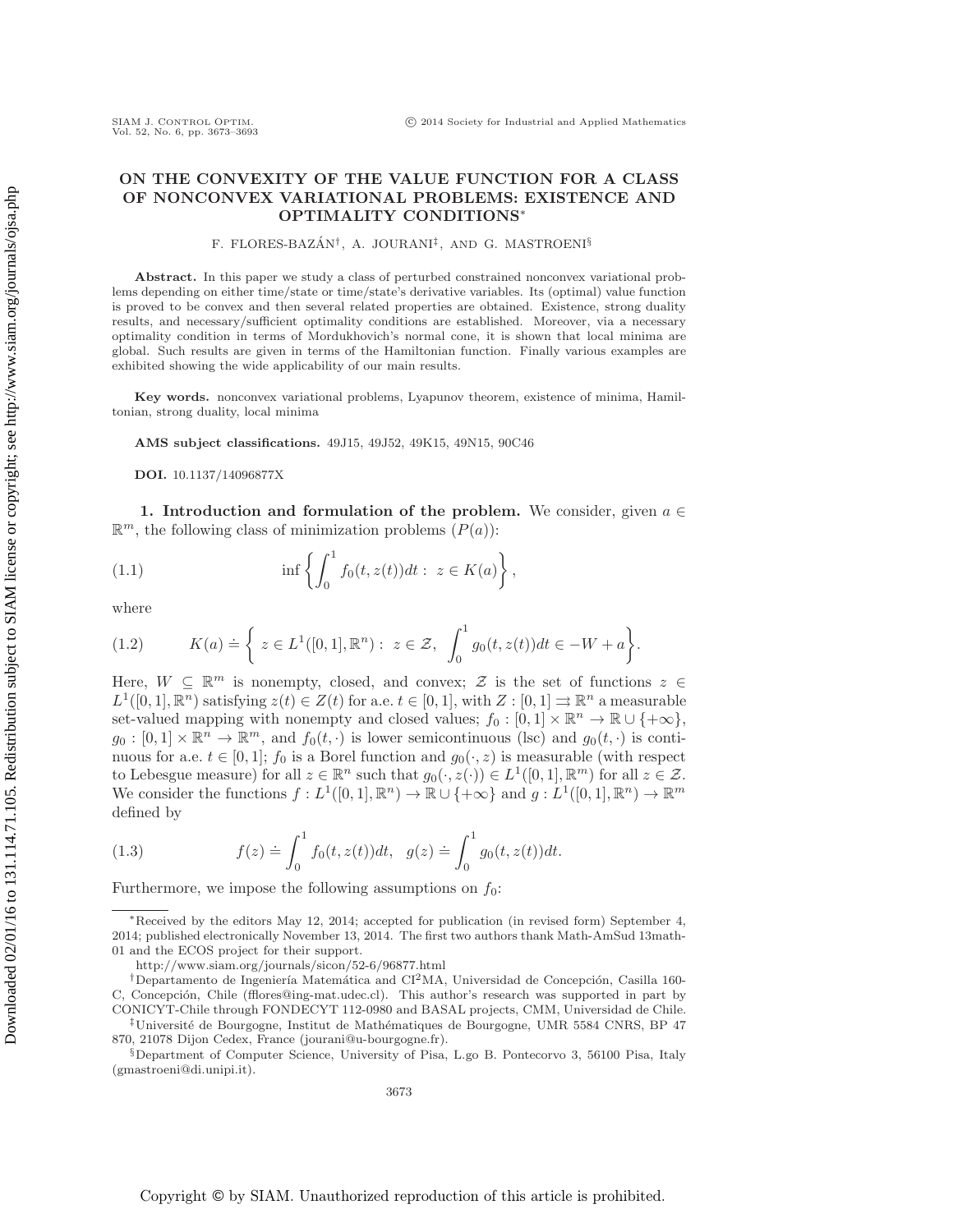• there exists  $z_0 \in \mathcal{Z}$  such that

<span id="page-1-0"></span>(1.4) 
$$
\int_0^1 f_0(t, z_0(t)) dt < +\infty;
$$

• there exist  $\alpha \in \mathbb{R}^n$  and  $\beta \in L^1([0,1],\mathbb{R})$  satisfying

<span id="page-1-1"></span>(1.5) 
$$
f_0(t, z) \ge \langle \alpha, z \rangle + \beta(t) \text{ for a.e. } t \in [0, 1] \text{ for all } z \in \mathbb{R}^n.
$$

Under the latter assumption,  $f(z) > -\infty$  for all  $z \in L^1([0, 1], \mathbb{R}^n)$ .

Problems like [\(1.1\)](#page-0-0) subsume an important class of variational problems, namely,

(1.6) 
$$
\inf \left\{ \int_0^1 f_0(t, \dot{x}(t)) dt : x \in W^{1,1}([0,1], \mathbb{R}^n) : x(0) = a, x(1) = b \right\},
$$

where  $W^{1,1}([0,1], \mathbb{R}^n)$  denotes the space of absolutely continuous functions from [0, 1] to  $\mathbb{R}^n$ , and a, b are given vectors in  $\mathbb{R}^n$ .

Several standard models in mathematical economics can be written in the form of [\(1.1\)](#page-0-0) with  $W = \mathbb{R}^n_+$ ; see [\[1\]](#page-19-0) for instance. One of the economic interpretations deals with the investigation of markets with a continuum of traders in an economy with production, in which case,  $z_i(t)$  means the amount of the commodity j to be bought (produced) by the trader  $t$ . Thus, the integral in  $(1.1)$  gives the total expenditure (cost) of the overall coalition under the commodity assignment z. The integral appearing in [\(1.2\)](#page-0-1) has obvious meaning. A model related to a continuous-time allocation process for a continuum of traders with unilateral constraints may be found in [\[7\]](#page-20-0).

The classical existence result due to Tonelli requires the convexity and superlinear growth assumptions on  $f_0(t, \cdot)$ , which imply the weak lower semicontinuity of the integral functional and the weak compactness of its sublevel sets (see, for instance, Theorem 16.2 in [\[5\]](#page-20-1)). Our goal is to avoid such assumptions by analyzing carefully the value function associated with  $(1.1)$  depending on a, which allows us to consider integrands with slow growth. Important existence results, including the nonoccurrence of the Lavrentiev phenomenon, recently obtained for nonconvex optimal control and variational problems, but using different approaches, can be found in [\[17\]](#page-20-2). In particular, generic results, in the sense of Baire category, were also presented.

The particular case  $g_0(t, z) = z$  and  $W = \{0\}$  was considered in [\[6\]](#page-20-3), and under convexity of  $f_0(t, \cdot)$  in [\[9\]](#page-20-4).

One of the main goals of the present paper, after a careful analysis of the value function, is to provide a necessary and sufficient optimality condition of zero order for a feasible solution to problem  $(P(0))$  to be optimal (Corollary [3.7\)](#page-7-0), along with sufficient and/or necessary conditions for the same problem via the Hamiltonian.

The structure of the paper is as follows. Section [2](#page-2-0) deals with some basic notation, definitions, and preliminaries; in particular, a variant of the Lyapunov convexity theorem (Theorem [2.1\)](#page-2-1), suitable for our purpose, is recalled. Section [3](#page-3-0) describes the most important properties of the value function (including convexity) to be used in subsequent sections. In section [4,](#page-8-0) we establish necessary optimality conditions via the subdifferential of the optimal value function. Some of the results of the preceding section are applied in section [5](#page-10-0) to prove that local minimality implies global minimality for the problem  $(1.1)$ . In connection with assumption  $(5.1)$ , section [6](#page-12-0) provides several equivalent conditions implying the previous assumption. Finally section [7](#page-14-0) establishes some formulas for computing the value function via the Hamiltonian, and some existence results as well.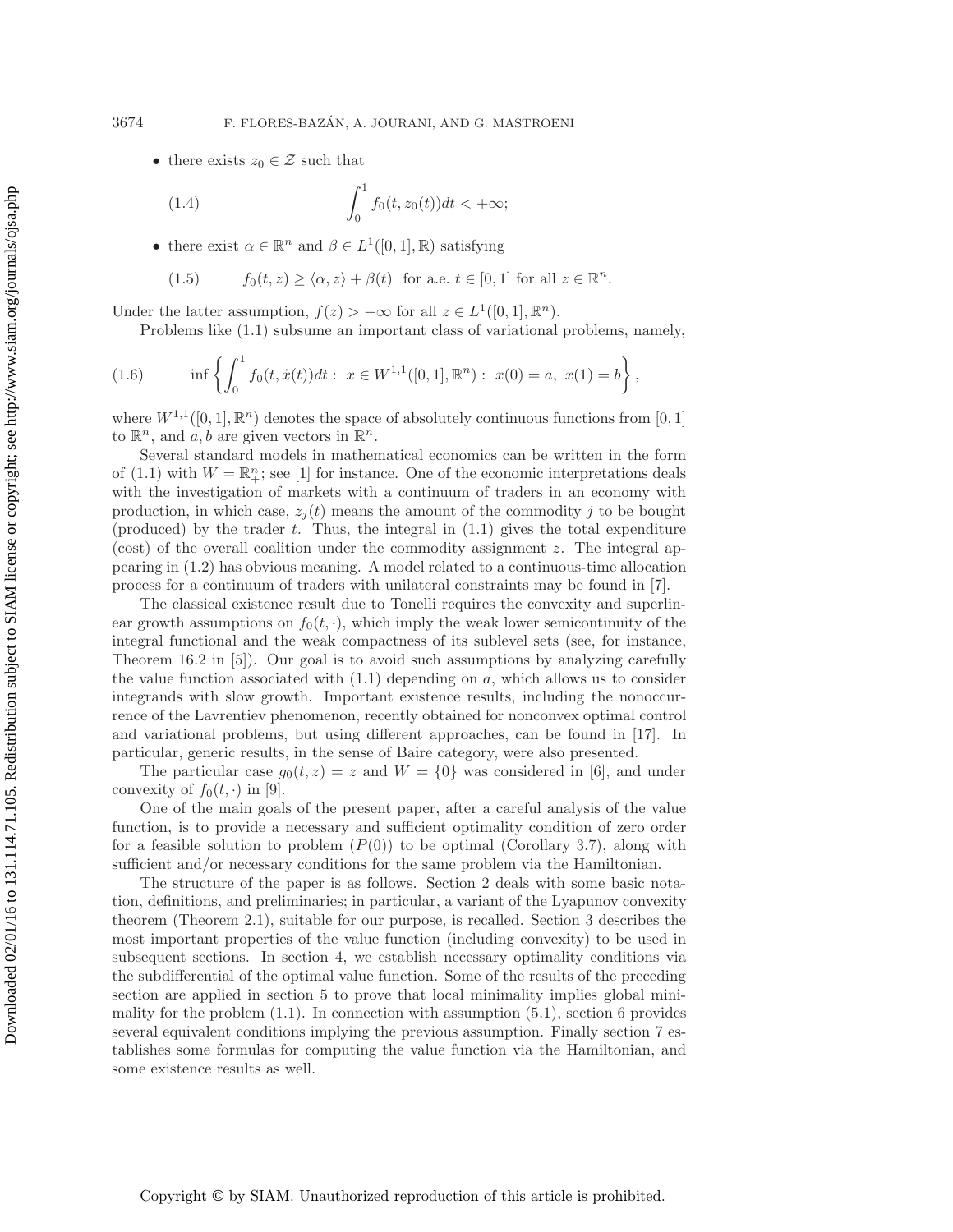<span id="page-2-0"></span>**2. Basic notation and preliminaries.** Given two vectors  $a, b$  in  $\mathbb{R}^n$ ,  $\langle a, b \rangle$ denotes their inner or scalar product. A set  $P \subseteq \mathbb{R}^n$  is said to be a cone if  $tP \subseteq P$ for all  $t \geq 0$ . For a given  $A \subseteq \mathbb{R}^n$ :  $\overline{A}$ , co(A), int A, bd A, stand for the closure of A, the convex hull of A (the smallest convex set containing A), topological interior of A, boundary of A, respectively. Furthermore  $cone(A)$  denotes the smallest cone containing  $A$ , that is,

$$
cone(A) = \bigcup_{t \ge 0} tA,
$$

whereas  $\overline{\text{cone}}(A)$  denotes the smallest closed cone containing A: obviously  $\overline{\text{cone}}(A)$  =  $cone(A).$ 

Moreover,  $x \in A$  is said to be a relative interior point of A if  $\overline{\text{cone}}(A-x)$  is a vector space (see, for instance,  $[2]$ ). The set of relative interior points of A is denoted by ri A. It is well known that in the case A is convex,  $x \in \text{ri } A$  if and only if x is an interior point with respect to the affine hull of A or, equivalently, if  $N(A; x)$  is a vector space, where  $N(A; x) = \{ \xi \in \mathbb{R}^n : \langle \xi, a - x \rangle \leq 0, \forall a \in A \}$ , is the (outward) normal cone to  $A$  at  $x \in A$ .

The positive polar of the convex cone  $P \subseteq \mathbb{R}^n$  is defined by

$$
P^* \doteq \{ y^* \in \mathbb{R}^n : \langle y^*, x \rangle \ge 0, \ \forall \ x \in P \}.
$$

We now recall an extension of the Lyapunov theorem proved in [\[13\]](#page-20-5). This plays an important role in the existence theory for optimal control problems without convexity assumptions; see, for instance, [\[6\]](#page-20-3) and references therein.

Given a set  $K \subseteq L^1([0,1], \mathbb{R}^k)$ , define the set

$$
I(K)\doteq\left\{\int_0^1\phi(t)dt:\phi\in K\right\}.
$$

K is said to be decomposable if, for every measurable set  $B \subseteq [0,1]$  and all  $u, v \in K$ ,

$$
u \cdot \chi_B + v \cdot \chi_{[0,1] \setminus B} \in K,
$$

where  $\chi_B$  is the characteristic function of the set B, i.e.,  $\chi_B(x) = 1$  if  $x \in B$ , and  $\chi_B(x) = 0$  elsewhere.

The next theorem is taken from [\[13\]](#page-20-5) and provides a simple existence result for problem [\(1.1\)](#page-0-0) as a consequence of Corollary [3.3,](#page-6-0) as Remark [3.4](#page-6-1) shows.

<span id="page-2-1"></span>THEOREM 2.1 (see [\[13,](#page-20-5) Theorem 4]). *If*  $K \subseteq L^1([0,1], \mathbb{R}^k)$  *is decomposable, then*  $I(K)$  *is convex and*  $I(K) = I(\text{co } K)$ *. If, in addition,* K *is (strong) closed and the closure of*  $I(K)$  *contains neither a line nor an extremal half-line, then*  $I(K)$  *is closed.* 

In what follows, we recall some main facts about envelopes of functions. Given  $h : \mathbb{R}^n \to \mathbb{R} \cup \{\pm \infty\}, \overline{h}, \overline{\mathfrak{co}}\;h \text{ stand for the greatest lsc function not larger than }h$ and for the greatest convex and lsc function not larger than  $h$ , respectively. To be coherent with our previous notation we need the following definition of epigraph of a function:

$$
epi \; h \doteq \{ (t, x) \in \mathbb{R} \times \mathbb{R}^n : \; h(x) \le t \}
$$

and

$$
epi0 h \doteq \{ (t, x) \in \mathbb{R} \times \mathbb{R}^n : h(x) < t \}.
$$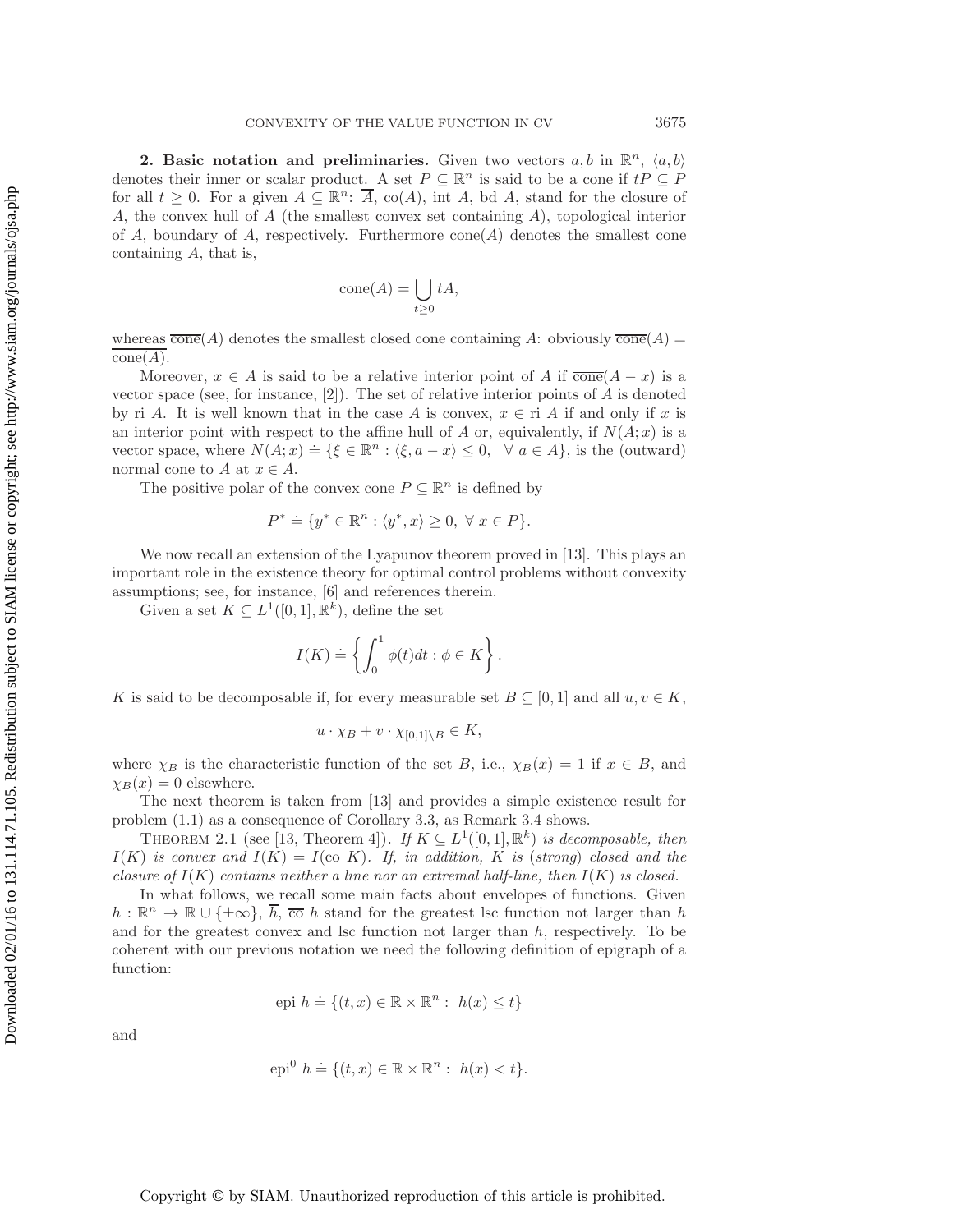In the case  $h$  is convex, we have (see [\[16,](#page-20-6) Lemma 7.3])

(2.1) 
$$
\text{ri}(\text{epi } h) = \{(t, x) \in \mathbb{R} \times \mathbb{R}^n : x \in \text{ri}(\text{dom } h), h(x) < t\}.
$$

It is known that

<span id="page-3-2"></span>epi  $\overline{h} = \overline{\text{epi } h}$ ;  $\overline{\text{co}}(\text{epi } h) = \text{epi } \overline{\text{co }} h$ .

Moreover, if  $\overline{co} h(x) > -\infty$  for all  $x \in \mathbb{R}^n$ , then  $\overline{co} h(x) = h^{**}(x)$  for all  $x \in \mathbb{R}^n$ , where  $h^{**} \doteq (h^*)^*$  is the bipolar or biconjugate of h, that is, the conjugate of  $h^*$ . There are examples showing the assumption  $\overline{co} h(x) > -\infty$  for all  $x \in \mathbb{R}^n$  is necessary to get the previous equality. In general we have  $h^{**} \leq \overline{co} h \leq h$ .

For any nonempty set  $W \subseteq \mathbb{R}^m$ , and  $a, b \in \mathbb{R}^m$ , we write  $a \leq_W b$  (or equivalently,  $b \geq_W a$ ) if  $b - a \in W$ .

The indicator function  $\iota_S$  of the set S is defined by  $\iota_S(x) = 0$  if  $x \in S$  and  $+\infty$ otherwise.

The space of absolutely continuous functions from [0, 1] into  $\mathbb{R}^k$  is denoted by  $W^{1,1}([0,1], \mathbb{R}^k)$ , and it is equipped with the norm

$$
||x||_{1,1} = ||x(0)|| + \int_0^1 ||\dot{x}(t)||dt.
$$

It is well known that  $W^{1,1}([0,1],\mathbb{R}^k)$  is a Banach space. Set  $W_k^{1,1}$  $\dot{=} W^{1,1}([0,1],\mathbb{R}^k)$ and  $L^1 \doteq L^1([0,1], \mathbb{R}^n)$ . As usual, the norm on the product space  $W_k^{1,1} \times L^1$  is the sum of the norms of  $W_k^{1,1}$  and  $L^1$ , and it will be denoted by  $\|\cdot\|$ .

Set  $\mathbb{R}_+ \doteq [0, +\infty[, \mathbb{R}_{++} \doteq [0, +\infty[, \mathbb{R}_{--} = -\mathbb{R}_{++}].$ 

In what follows we use the convention  $+\infty - (+\infty) = +\infty$ .

<span id="page-3-0"></span>**3. The convexity of the optimal value function and related properties.** We associate with problem [\(1.1\)](#page-0-0) the optimal value function  $\psi : \mathbb{R}^m \to \mathbb{R} \cup {\pm \infty}$ defined as follows:

$$
\psi(a) = \begin{cases} \inf \left\{ \int_0^1 f_0(t, z(t)) dt : g(z) \in -W + a, z \in \mathcal{Z} \right\} & \text{if } K(a) \neq \emptyset, \\ +\infty & \text{otherwise.} \end{cases}
$$

Consider the Lagrangian  $L(\lambda, z) = f(z) + \langle \lambda, g(z) \rangle$ ,  $\lambda \in W^*$ ,  $z \in L^1([0, 1], \mathbb{R}^n)$ , and define the dual of problem  $(P(0))$   $(a = 0$  in  $(1.1))$  $(1.1))$  by

(3.1) 
$$
v_D \doteq \sup_{\lambda \in W^*} \inf_{z \in \mathcal{Z}} L(\lambda, z).
$$

We consider a classic result (see, e.g., [\[15,](#page-20-7) Theorem 7]), although proved under convexity conditions, which relates the optimal value  $v_D$  of [\(3.1\)](#page-3-1) with the biconjugate of the value function  $\psi$ .

<span id="page-3-3"></span>Theorem 3.1. *Assume that* f,g *are defined as in* [\(1.3\)](#page-0-2)*, with* W *being additionally a cone, and*  $K(0) \neq \emptyset$ *. Then*  $v_D = \psi^{**}(0)$ *.* 

*Proof.* Define  $F : \mathcal{Z} \times \mathbb{R}^m \longrightarrow \mathbb{R} \cup {\{\pm \infty\}}$ :

<span id="page-3-1"></span>
$$
F(z, a) = \begin{cases} f(z) & \text{if } g(z) \in -W + a, \\ +\infty & \text{otherwise.} \end{cases}
$$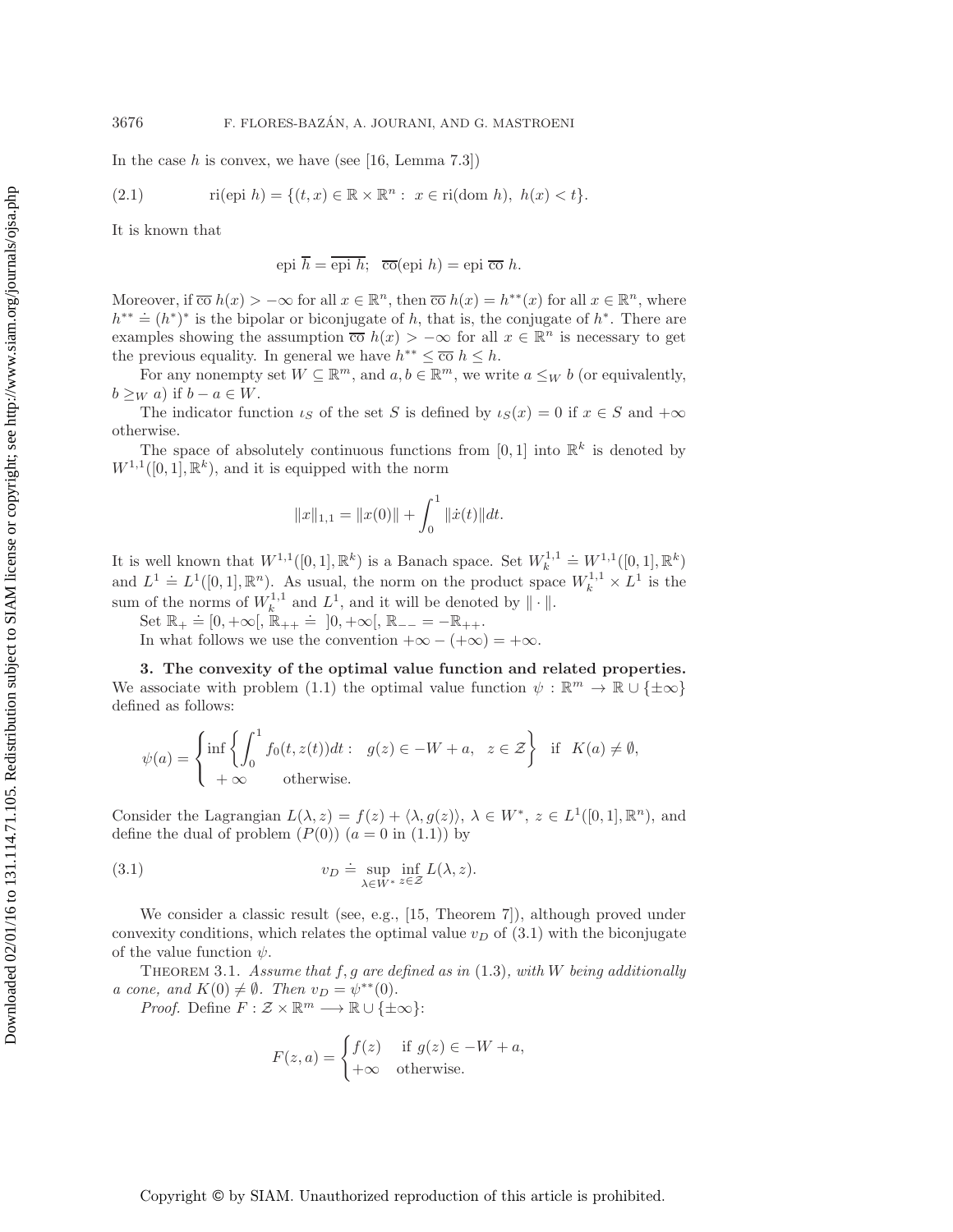Then the Lagrangian function can be written as

(3.2) 
$$
L(\lambda, z) = \inf_{a \in \mathbb{R}^m} \{ F(z, a) + \langle \lambda, a \rangle \} = \begin{cases} f(z) + \langle \lambda, g(z) \rangle & \text{if } \lambda \in W^*, \\ -\infty & \text{if } \lambda \notin W^*, \ f(z) < +\infty, \\ +\infty & \text{if } \lambda \notin W^*, \ f(z) = +\infty, \end{cases}
$$

and the value function as

$$
\psi(a) = \inf_{z \in \mathcal{Z}} F(z, a).
$$

Therefore

$$
\inf_{z \in \mathcal{Z}} L(\lambda, z) = \inf_{a \in \mathbb{R}^m} \left\{ \inf_{z \in \mathcal{Z}} F(z, a) + \langle \lambda, a \rangle \right\} = - \sup_{a \in \mathbb{R}^m} \{ \langle -\lambda, a \rangle - \psi(a) \} = -\psi^*(-\lambda).
$$

Then,

$$
\sup_{\lambda \in W^{*}} \inf_{z \in \mathcal{Z}} L(\lambda, z) = \sup_{\lambda \in \mathbb{R}^{m}} \inf_{z \in \mathcal{Z}} L(\lambda, z) = \sup_{\lambda \in \mathbb{R}^{m}} [-\psi^{*}(-\lambda)] = \psi^{**}(0). \qquad \Box
$$

Set  $C_0 \doteq \text{dom } f \cap \mathcal{Z} = \{z \in \mathcal{Z} : f(z) < +\infty\}$  and

$$
(3.3) \quad K_0 \doteq \Big\{ (u, v) \in L^1([0, 1], \mathbb{R}^{1+m}) : \ \exists \ z \in \mathcal{Z}, u(t) \ge f_0(t, z(t)),
$$

$$
v(t) \ge W \ g_0(t, z(t)), \text{for a.e. } t \in [0, 1] \Big\}.
$$

<span id="page-4-2"></span>We get the following result which is important by itself.

THEOREM 3.2. Let  $F(z) \doteq (f(z), g(z))$  with f, g defined as in [\(1.3\)](#page-0-2) and  $W \subseteq \mathbb{R}^m$ *being any nonempty closed and convex set. The following assertions hold:*

- (a) *The set*  $K_0$  *is decomposable,*  $I(K_0)$  *is convex, and*  $I(K_0) = F(C_0) +$  $(\mathbb{R}_+ \times W) \subseteq$ epi  $\psi$ .
- (b)  $(r, a) \in \text{epi } \psi \Longleftrightarrow (r + \frac{1}{k}, a) \in F(C_0) + (\mathbb{R}_+ \times W) \ \ \forall \ k \in \mathbb{N}.$ *Consequently, the function*  $\psi : \mathbb{R}^m \to \mathbb{R} \cup \{\pm \infty\}$  *is convex, and*

(3.4) 
$$
I(K_0) \subseteq \text{epi } \psi \subseteq \overline{I(K_0)}.
$$

(c) *We have*

 $(r, a) \in$ 

<span id="page-4-0"></span>ri(epi 
$$
\overline{\psi}
$$
)  $\iff$  a  $\in$  ri(dom  $\overline{\psi}$ )  
and  $\exists k_0 \in \mathbb{N}, \quad \left(r - \frac{1}{k}, a\right) \in$ epi  $\psi \quad \forall k \ge k_0$ .

*As a consequence, if*  $A \subseteq \text{ri } (\text{dom } \overline{\psi})$  *then,* 

<span id="page-4-1"></span>(3.5) 
$$
(\text{ri epi }\overline{\psi}) \cap (\mathbb{R} \times A) = \text{epi}^{0} \psi \cap (\mathbb{R} \times A),
$$

(3.6) 
$$
\text{epi }\overline{\psi} \cap (\mathbb{R} \times A) = \text{epi }\psi \cap (\mathbb{R} \times A).
$$

*Proof*.

(a) We observe first that  $K_0$  is a decomposable set. Indeed, let  $(u_i, v_i) \in K_0$ ,  $i = 1, 2$ , and  $B \subseteq [0, 1]$  a measurable set. Then, for some  $z_i \in L^1$ ,  $i = 1, 2$ , we have

$$
u_i(t) \ge f_0(t, z_i(t)), \quad v_i(t) \ge W \ g_0(t, z_i(t)), \quad z_i(t) \in Z(t) \text{ for a.e. } t \in [0, 1].
$$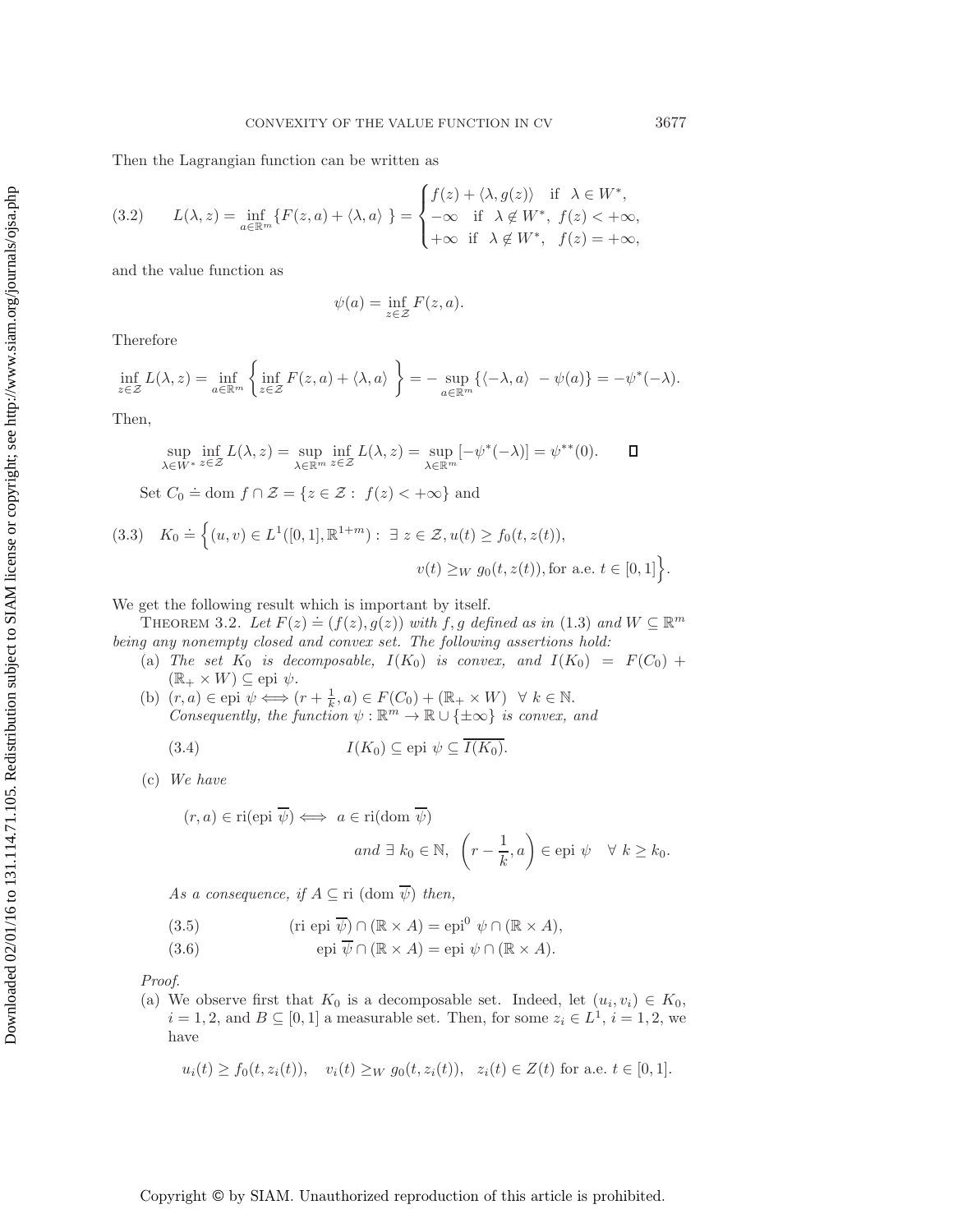Clearly  $z_i \in C_0$  for  $i = 1, 2$ . Setting  $\tilde{z} \doteq z_1 \cdot \chi_B + z_2 \cdot \chi_{[0,1] \setminus B} \in L^1$ , we have for a.e.  $t \in [0,1]$ :  $\tilde{z}(t) \in Z(t)$  and

$$
u_1(t) \cdot \chi_B(t) + u_2(t) \cdot \chi_{[0,1] \setminus B}(t) \ge f_0(t, \tilde{z}(t)),
$$
  

$$
v_1(t) \cdot \chi_B(t) + v_2(t) \cdot \chi_{[0,1] \setminus B}(t) \ge \chi g_0(t, \tilde{z}(t)),
$$

i.e.,  $(u_1, v_1) \cdot \chi_B + (u_2, v_2) \cdot \chi_{[0,1] \setminus B} \in K_0$ , proving the decomposability of  $K_0$ . Thus the convexity of  $I(K_0)$  follows from Theorem [2.1.](#page-2-1)

To prove the equality  $I(K_0) = F(C_0) + (\mathbb{R}_+ \times W)$ , first notice that  $I(K_0) \subseteq$  $F(C_0)+(\mathbb{R}_+ \times W)$  is straightforward by the convexity and closedness of W. For the reverse inclusion it is enough to observe that if  $(u, v) \in F(C_0)$  +  $(\mathbb{R}_+ \times W)$ , then, for some  $z \in C_0$  and  $(h, p) \in (\mathbb{R}_+ \times W)$ ,

$$
(u, v) = \left(\int_0^1 [f_0(t, z(t)) + h]dt, \int_0^1 [g_0(t, z(t)) + p]dt\right) \in I(K_0),
$$

proving the equality in (a). This also shows that  $F(C_0)+(\mathbb{R}_+ \times W) \subseteq$  epi  $\psi$ .

(b) By taking into account the inclusion in  $(a)$ , the "only if" part is easily obtained. Let  $\psi(a) \leq r < +\infty$ . Then  $K(a) \neq \emptyset$ , and for all  $k \in \mathbb{N}$  there exists  $z_k \in C_0$  such that  $f(z_k) < r + \frac{1}{k}$  and  $g(z_k) \leq_W a$ . Thus

$$
\left(r+\frac{1}{k},a\right) = (f(z_k),g(z_k)) + \left(r+\frac{1}{k} - f(z_k),a - g(z_k)\right) \in F(C_0) + (\mathbb{R}_+ \times W),
$$

which completes the proof of the equivalence.

The convexity of  $\psi$  follows from (a) which asserts the convexity of  $I(K_0)$  =  $F(C_0)+(\mathbb{R}_+\times W).$ 

Combining  $(a)$  and the last equivalence, we get  $(3.4)$ .

(c) Let  $(r, a) \in \text{ri}(\text{epi } \psi)$ . By  $(2.1)$ ,  $a \in \text{ri}(\text{dom } \psi)$  and  $\overline{\psi}(a) < r$ . For  $k_0 \in \mathbb{N}$ sufficiently large, we have  $\psi(a) < r - \frac{1}{k} < r$  for all  $k \geq k_0$ . Thus, for such  $k \in \mathbb{N}$ , one obtains

$$
\left(r - \frac{1}{k}, a\right) \in \text{ri}(\text{epi }\overline{\psi}) = \text{ri }\overline{I(K_0)} = \text{ri } I(K_0).
$$

Moreover, by convexity again, ri(epi  $\psi$ ) = ri(epi  $\overline{\psi}$ ), proving one implication of the equivalence. The other is trivial.

One inclusion in [\(3.5\)](#page-4-1) follows from the previous equivalence and the other is straightforward.

For [\(3.6\)](#page-4-1) we need to check the inclusion " $\subseteq$ ." Let us take any  $(r, a) \in$ epi  $\overline{\psi}$  with  $a \in A$ . Then, we have two possibilities:  $\overline{\psi}(a) < r$  or  $\overline{\psi}(a) = r$ . In the first case, we get  $(r, a) \in \text{ri}(\text{epi }\overline{\psi})$  and so  $(r, a) \in \text{epi }\psi$ . In the second case, since  $\overline{\psi}(a) = r < r + \frac{1}{k}$ , we obtain  $(r + \frac{1}{k}, a) \in \text{ri}(\text{epi }\overline{\psi})$ . By  $(3.5)$ ,  $\psi(a) < r + \frac{1}{k}$  for all  $k \in \mathbb{N}$ , and the conclusion follows.

It is not difficult to check that

$$
(3.7) \t\t dom \psi = g(C_0) + W.
$$

Thus, since  $F(C_0) + (\mathbb{R}_+ \times W)$  is convex, we obtain immediately the convexity of  $g(C_0) + W$ , i.e., dom  $\psi$  is convex, which is also a consequence of the convexity of  $\psi$ . This along with other results, which follow from [\(3.6\)](#page-4-1), are summarized in the following corollary.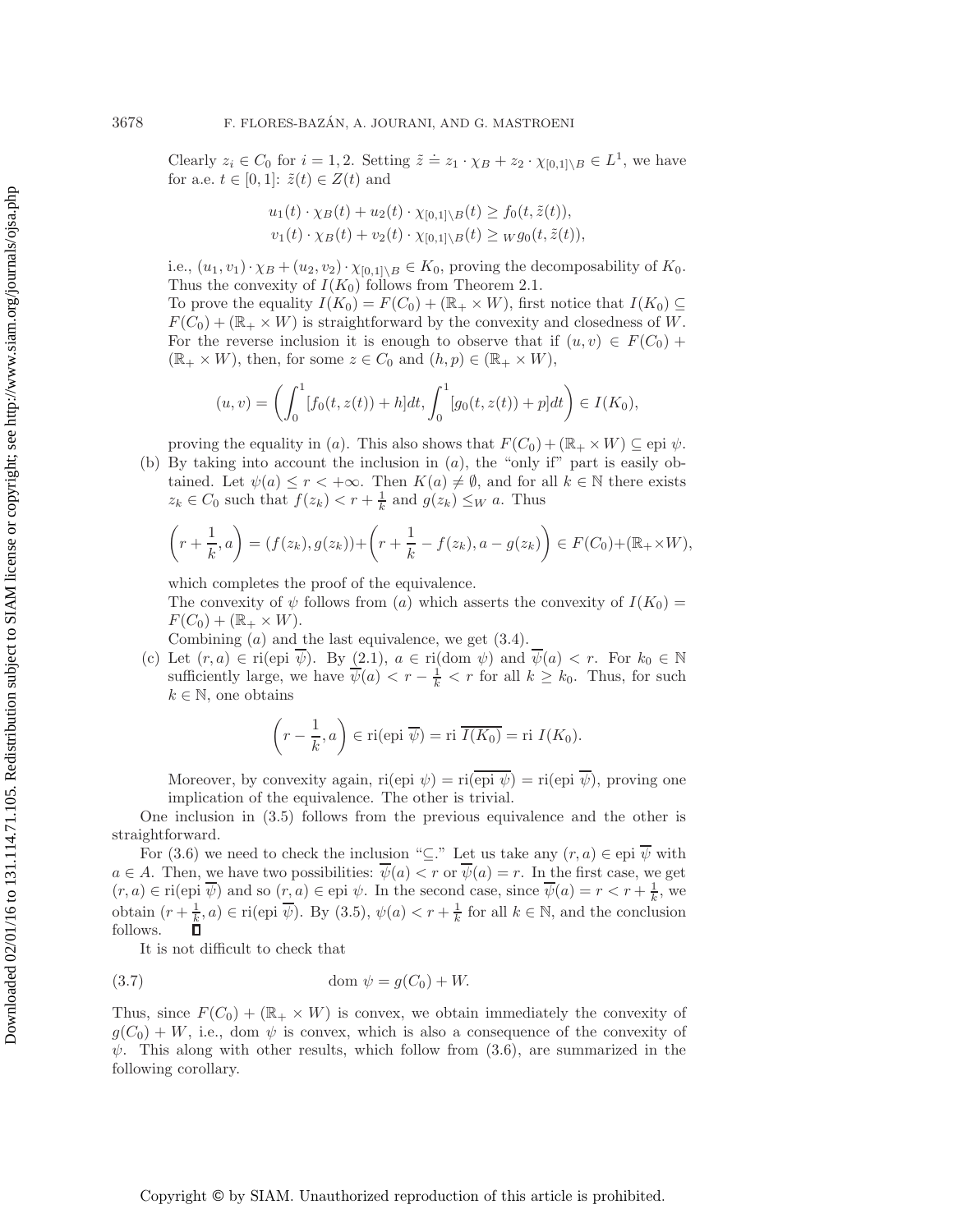<span id="page-6-0"></span>Corollary 3.3. *Under the above assumptions, the following hold:*

(a) ri(dom  $\overline{\psi}$ ) = ri(dom  $\psi$ ),  $\overline{\text{dom }\psi}$  = dom  $\overline{\psi}$ , and  $\overline{\psi}(a) = \psi(a) \ \forall a \in \text{ri}(\text{dom }\overline{\psi})$ . *Consequently,*

(3.8) 
$$
\text{ri}(\text{epi }\overline{\psi}) = \text{ri}(\text{epi }\psi) = \{(r, a) \in \mathbb{R} \times \text{ri}(\text{dom }\psi) : \psi(a) < r\}.
$$

(b) *For*  $a \in \text{ri}(\text{dom }\psi)$  *with*  $\psi(a) \in \mathbb{R}$ *, one has* 

$$
\psi(a) = \min \{ r \in \mathbb{R} : (r, a) \in \overline{I(K_0)} \} = \inf \{ r \in \mathbb{R} : (r, a) \in I(K_0) \} = \min \{ r \in \mathbb{R} : (r, a) \in \text{epi } \psi \}.
$$

*Proof.*

(a) Let  $a \in \text{ri}(\text{dom }\overline{\psi})$  and take any  $r \in \mathbb{R}$  satisfying  $\overline{\psi}(a) < r < +\infty$ . Then  $(r, a) \in \text{ri}(\text{epi } \overline{\psi})$ , and by  $(3.5)$ ,  $\psi(a) < r$ , implying  $a \in \text{dom } \psi$ . This proves that ri(dom  $\overline{\psi}$ )  $\subseteq$  dom  $\psi$ , showing the desired result. This also proves that  $\overline{\psi}(a) = \psi(a)$  for all  $a \in \text{ri}(\text{dom }\overline{\psi}).$ 

Let us check the second equality. Since dom  $\psi \subseteq$  dom  $\overline{\psi}$ , we obtain

$$
\overline{\text{dom }\psi} \subseteq \overline{\text{dom }\overline{\psi}} = \overline{\text{ri}(\text{dom }\overline{\psi})} = \overline{\text{ri}(\text{dom }\psi)} = \overline{\text{dom }\psi},
$$

and the conclusion follows.

The last part is a consequence of  $(a)$  and  $(3.6)$ .

(b) For  $a \in \text{ri}(\text{dom }\psi)$ , one obtains

$$
\psi(a) = \overline{\psi}(a) = \min\{r \in \mathbb{R} : (r, a) \in \overline{\text{epi }\psi}\} = \min\{r \in \mathbb{R} : (r, a) \in \overline{I(K_0)}\}
$$
  

$$
\leq \inf\{r \in \mathbb{R} : (r, a) \in \text{epi }\psi\} \leq \inf\{r \in \mathbb{R} : (r, a) \in I(K_0)\} = r_0.
$$

Assume that  $\psi(a) < r_0$ . There exists  $r_k \downarrow \psi(a)$  such that  $(r_k, a) \in \text{epi } \psi$ . By (a) of the previous proposition, we get  $(r_k + \frac{1}{k}, a) \in I(K_0)$  for all  $k \in \mathbb{N}$ . This means that  $r_0 \leq r_k + \frac{1}{k}$ , which implies  $r_0 \leq \psi(a)$ , which is impossible, proving that  $\psi(a) = r_0$ , and the conclusion follows.

<span id="page-6-1"></span>*Remark* 3.4. From (b) of Corollary [3.3,](#page-6-0) we obtain an existence result to problem  $(P(a))$  (see [\(1.1\)](#page-0-0)), namely, if  $a \in \text{ri}(g(C_0) + W)$ ,  $\psi(a) > -\infty$ , and  $I(K_0)$  is closed, then  $(P(a))$  admits at least a solution.

Conditions implying the closedness of  $I(K_0)$  are given in Theorem [2.1;](#page-2-1) whereas the nonemptiness of H yields  $\psi(a) > -\infty$ , as Theorem [7.1](#page-14-1) shows.

Theorems [3.1](#page-3-3) and [3.2](#page-4-2) lead to the following characterization of lower semicontinuity of  $\psi$  at 0. Certainly, by Corollary [3.3,](#page-6-0)  $\psi$  is lsc in ri(dom  $\psi$ ).

PROPOSITION 3.5. Assume that  $\psi(0) < +\infty$  and that the assumptions of Theo*rem* [3.2](#page-4-2) *hold. Then,*

(a) *if*  $\psi(0) > -\infty$ ,

$$
(3.9) \quad \overline{\psi}(0) = \psi(0) \Longleftrightarrow [\overline{I(K_0)} - \psi(0)(1,0)] \cap (-\mathbb{R}_{++} \times \{0\}) = \emptyset
$$

$$
\Longleftrightarrow [\text{cone}(\overline{I(K_0)} - \psi(0)(1,0))] \cap (-\mathbb{R}_{++} \times \{0\}) = \emptyset.
$$

(b)  $\psi(0) = -\infty$  *if and only if* 

(3.10) 
$$
[I(K_0) - \rho(1,0)] \cap -(\mathbb{R}_{++} \times \{0\}) \neq \emptyset \quad \forall \ \rho \in \mathbb{R}.
$$

*Proof.*

(a) The proof follows by noticing that  $\overline{I(K_0)} =$  epi  $\overline{\psi}$ .

(b) To prove this, simply consider the definition of  $\psi(0)$ .  $\Box$ 

Downloaded 02/01/16 to 131.114.71.105. Redistribution subject to SIAM license or copyright; see http://www.siam.org/journals/ojsa.php Downloaded 02/01/16 to 131.114.71.105. Redistribution subject to SIAM license or copyright; see http://www.siam.org/journals/ojsa.php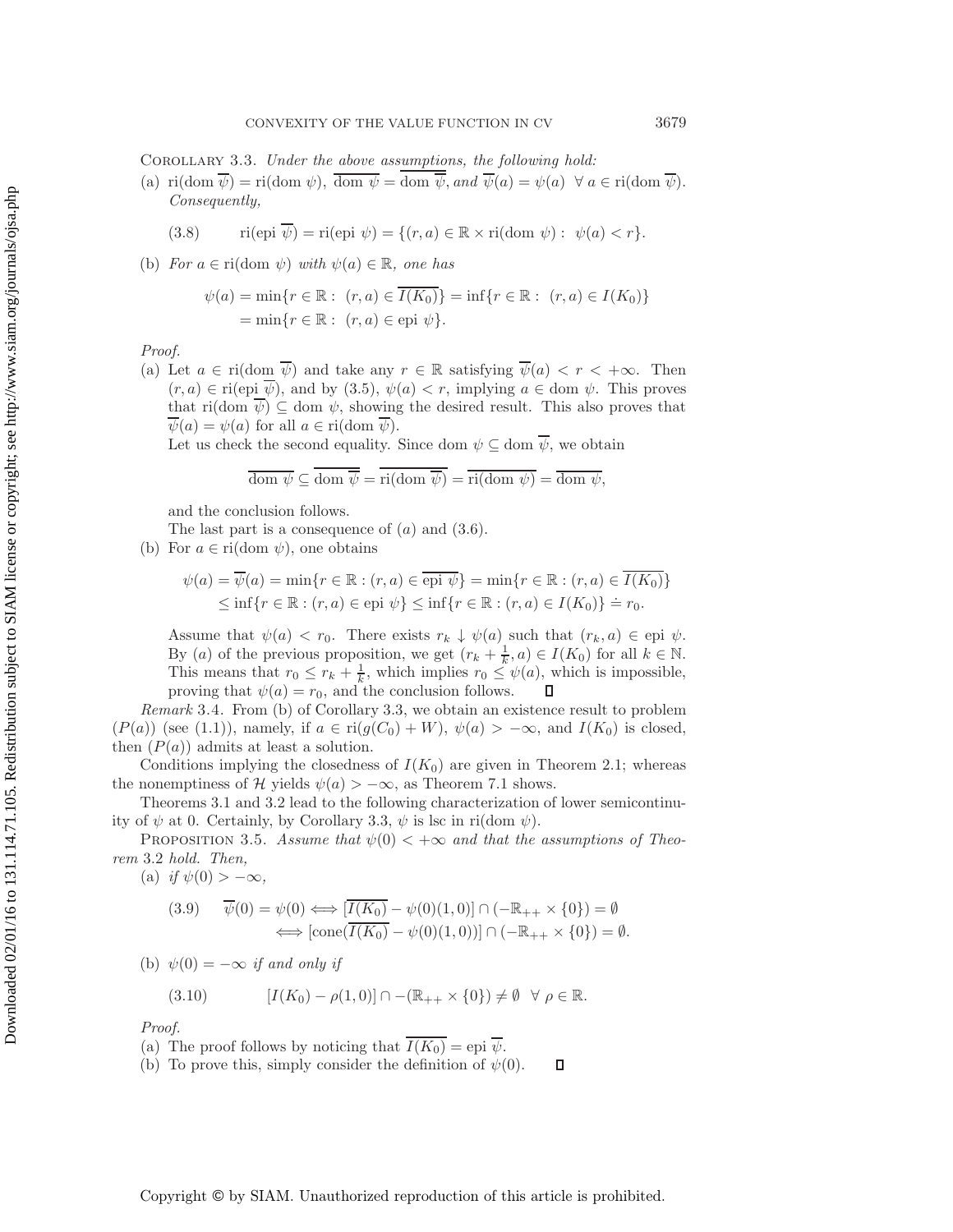We now characterize the zero duality gap for our problem  $(P(0))$  in terms of the lower semicontinuity of  $\psi$  at 0. In particular, if  $0 \in \text{ri}(g(C_0) + W)$ , then there is no duality gap.

<span id="page-7-3"></span>THEOREM 3.6. *Assume that* W *is additionally a cone, and*  $\psi(0) < +\infty$ *; then* 

(a)  $v_D = \psi(0)$ ;

(b) the duality gap between  $(P(0))$  and  $(3.1)$  is zero, i.e.,  $\psi(0) = v_D$  if and only  $if \psi(0) = \overline{\psi}(0)$ .

*Proof.*

- (a) In view of Theorem [3.1,](#page-3-3) we need to check that  $\psi^{**}(0) = \overline{\psi}(0)$ . If  $\overline{\psi}(0) =$  $-\infty$  then  $\psi^{**}(0) = -\infty$  since  $\psi^{**} \leq \overline{\psi}$ . If  $\overline{\psi}(0) \in \mathbb{R}$ , due to the lower semicontinuity and convexity of  $\overline{\psi}$ , we conclude that  $\overline{\psi}$  =  $\overline{co} \psi$ ) never takes the value  $-\infty$ , and therefore  $(\overline{\overline{\mathfrak{c}\mathfrak{o}}}\ \psi =)\overline{\psi} = \psi^{**}$ .
- (b) The proof follows from (a). П

We will see next that the condition  $0 \in ri(g(C_0) + W)$  not only implies zero duality gap but also the existence of a solution for the dual problem provided  $\psi(0)$ is finite. This is due to the important result derived from the convexity of  $\psi$  (see Corollary [3.3\)](#page-6-0): the nonemptiness of  $\partial \psi(a)$  whenever  $a \in \text{ri}(\text{dom }\psi) = \text{ri}(g(C_0) + W)$ .

Thus, on combining the previous theorem and Corollary [3.3,](#page-6-0) we establish the following result on strong duality for  $(P(0))$  without any coercivity or convexity assumption.

<span id="page-7-0"></span>COROLLARY 3.7. Assume that  $\psi(0) \in \mathbb{R}$ , with W being additionally a cone,  $K(0) \neq \emptyset$ , and  $0 \in \text{ri}(g(C_0) + W)$ . Then, there exists  $\lambda_0 \in W^*$  such that

<span id="page-7-1"></span>(3.11) 
$$
\inf_{z \in K(0)} \int_0^1 f_0(t, z(t)) dt = \inf_{z \in \mathcal{Z}} \int_0^1 [f_0(t, z(t)) + \langle \lambda_0, g_0(t, z(t)) \rangle] dt.
$$

<span id="page-7-2"></span>*For such*  $\lambda_0$ *, we have* 

(3.12) 
$$
\inf_{z \in K(0)} \int_0^1 f_0(t, z(t)) dt = \inf_{\langle \lambda_0, g(z) \rangle \le 0} \int_0^1 f_0(t, z(t)) dt.
$$

*Hence,*

$$
\bar{z} \text{ solves } (P(0)) \Longleftrightarrow \begin{cases} \left\langle \lambda_0, \int_0^1 g_0(t, \bar{z}(t)) dt \right\rangle = 0, \\ \int_0^1 f_0(t, \bar{z}(t)) dt = \inf_{z \in \mathcal{Z}} \int_0^1 [f_0(t, z(t)) + \langle \lambda_0, g_0(t, z(t)) \rangle] dt. \end{cases}
$$

*Proof*. By the previous theorem and Corollary [3.3,](#page-6-0) we get the zero duality gap. Moreover, since  $\psi(0)$  is finite and  $0 \in \text{ri}(\text{dom }\psi) = \text{ri}(g(C_0)+W)$ , a simple application of a convex separation theorem, allows us to conclude that  $\partial \psi(0) \neq \emptyset$ . Let  $\lambda^* \in \partial \psi(0)$ . Then,  $\psi(a) - \psi(0) \ge \langle \lambda^*, a \rangle$  for all  $a \in \mathbb{R}^m$ . Since W is a convex cone, we get  $K(0) \subseteq K(a)$  for all  $w \in W$ ; this along with the previous inequality implies that  $\langle \lambda^*, a \rangle \leq 0$  for all  $a \in W$ , yielding  $-\lambda^* \in W^*$ . We need only to check that  $-\lambda^*$  is a solution to problem [\(3.1\)](#page-3-1).

Let us take any  $z \in \mathcal{Z}$ . For  $a = \int_0^1 g_0(t, z(t)) dt \in \mathbb{R}^m$ , we obtain

$$
\int_0^1 f_0(t, z(t))dt - \langle \lambda^*, \int_0^1 g_0(t, z(t))dt \rangle \ge \psi(a) - \langle \lambda^*, a \rangle \ge \psi(0) \quad \forall \ z \in \mathcal{Z},
$$

which proves one inequality in [\(3.11\)](#page-7-1) for  $\lambda_0 = -\lambda^*$ ; the other is trivial.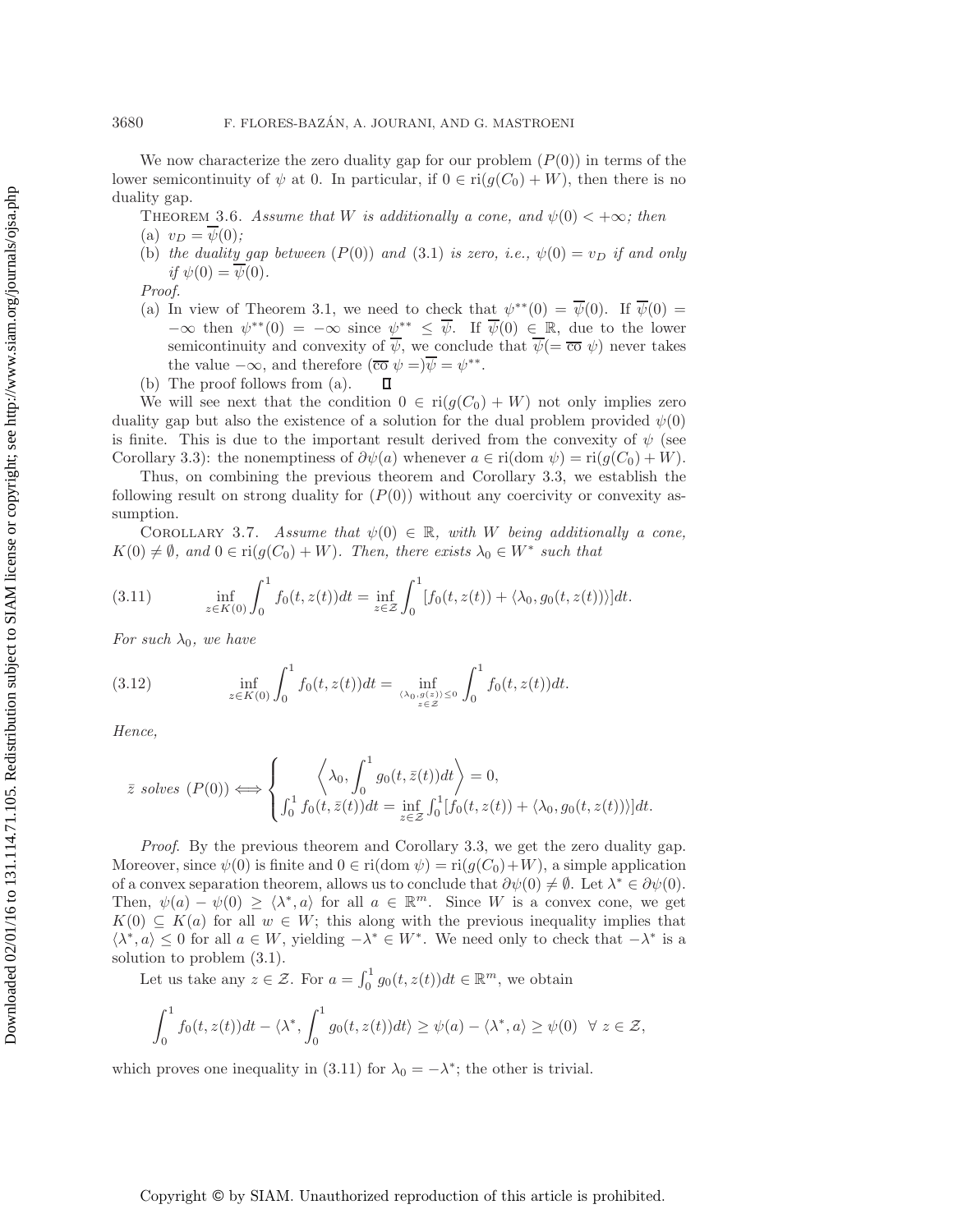Equality [\(3.12\)](#page-7-2) and the remaining equivalence are not difficult to check.  $\Box$ In case  $g_0(t, z) = z$  and  $\mathcal{Z} = L^1([0, 1], \mathbb{R}^n)$ , we obtain  $g(L^1([0, 1], \mathbb{R}^m)) = \mathbb{R}^m$ . Thus,  $0 \in \text{ri}(g(C_0) + W)$  trivially holds whatever W is.

Related strong duality results were established in [\[3,](#page-20-8) [14\]](#page-20-9).

*Remark* 3.8. Example [7.7](#page-17-0) shows that the single condition  $a \in \text{ri}(\text{dom }\psi)$  does not imply, in general, existence of solutions even when the optimal value is finite.

<span id="page-8-0"></span>**4. The subdifferential of the value function and necessary optimality conditions.** Our aim in this section is to exploit the convexity property of the value function  $\psi$  in order to compute its subdifferential; we know that  $\partial \psi(a)$  is nonempty, convex, and compact whenever  $a \in \text{ri}(\text{dom }\psi)$ .

To that purpose, with the same assumptions on  $f_0, g_0, W$ , and Z, let us consider problem  $(P(0))$ , i.e., [\(1.1\)](#page-0-0) with  $a = 0$ , and its associated Hamiltonian function H :  $[0, 1] \times \mathbb{R}^m \to \mathbb{R} \cup {\pm \infty}$  defined by

<span id="page-8-4"></span>(4.1) 
$$
H(t,p) \doteq \sup_{\xi \in Z(t)} \{ \langle p, g_0(t,\xi) \rangle - f_0(t,\xi) \}.
$$

<span id="page-8-5"></span>Obviously  $H(t, \cdot)$  is convex and lsc for all  $t \in [0, 1]$ , and because of [\(1.4\)](#page-1-0), we have for all  $p \in \mathbb{R}^m$ 

(4.2) 
$$
H(t,p) \ge \langle p, g_0(t,z_0(t)) \rangle - f_0(t,z_0(t)) \text{ a.e. } t \in [0,1].
$$

Set

$$
\mathcal{U} \doteq \Big\{(x,z)\in W^{1,1}_m\times L^1:\, \dot{x}(t)=g_0(t,z(t)),\,\, z(t)\in Z(t),\,\,\text{a.e.}\,\, t\in [0,1],\,\, x(0)=0\Big\}.
$$

<span id="page-8-3"></span>The next theorem does not require that W be a cone as in Corollary [3.7.](#page-7-0) THEOREM 4.1. Let  $\bar{z} \in K(0)$ . Then the following assertions are equivalent: (a)  $p \in \partial \psi(0)$  *and*  $\overline{z}$  *solves*  $(P(0))$ ;

(b)  $p \in N(W; -\int_0^1 g_0(t, \bar{z}(t)) dt)$  *and* 

(4.3) 
$$
H(t, p) = \langle p, g_0(t, \bar{z}(t)) \rangle - f_0(t, \bar{z}(t)) \quad a.e. \ t \in [0, 1].
$$

*Proof.* (a)  $\Rightarrow$  (b): Let  $p \in \partial \psi(0)$  or, equivalently

(4.4) 
$$
\langle p, a \rangle \leq \psi(a) - \psi(0) \quad \forall \ a \in \mathbb{R}^m.
$$

For any fixed  $w \in W$ , set  $a \doteq \int_0^1 g_0(t, \bar{z}(t)) dt + w$ . Then, we have  $\int_0^1 g_0(t, \bar{z}(t)) dt \in$  $-W + a$ . Replacing a in [\(4.4\)](#page-8-1) and taking into account that  $\bar{z}$  is a solution to  $(P(0))$ , we get

<span id="page-8-2"></span><span id="page-8-1"></span>
$$
\left\langle p, w + \int_0^1 g_0(t, \bar{z}(t))dt \right\rangle \le 0,
$$

proving the first result in (b).

To establish [\(4.3\)](#page-8-2), pick any  $z \in L^1$ , with  $z(t) \in Z(t)$  a.e.  $t \in [0,1]$ . Then

$$
\int_0^1 g_0(t, z(t))dt \in -W + a,
$$

where  $a = \int_0^1 g_0(t, z(t))dt - \int_0^1 g_0(t, \bar{z}(t))dt$ . Using [\(4.4\)](#page-8-1), we obtain

$$
\left\langle p, \int_0^1 g_0(t, z(t))dt - \int_0^1 g_0(t, \bar{z}(t))dt \right\rangle \le \int_0^1 f_0(t, z(t))dt - \psi(0).
$$

## Copyright © by SIAM. Unauthorized reproduction of this article is prohibited.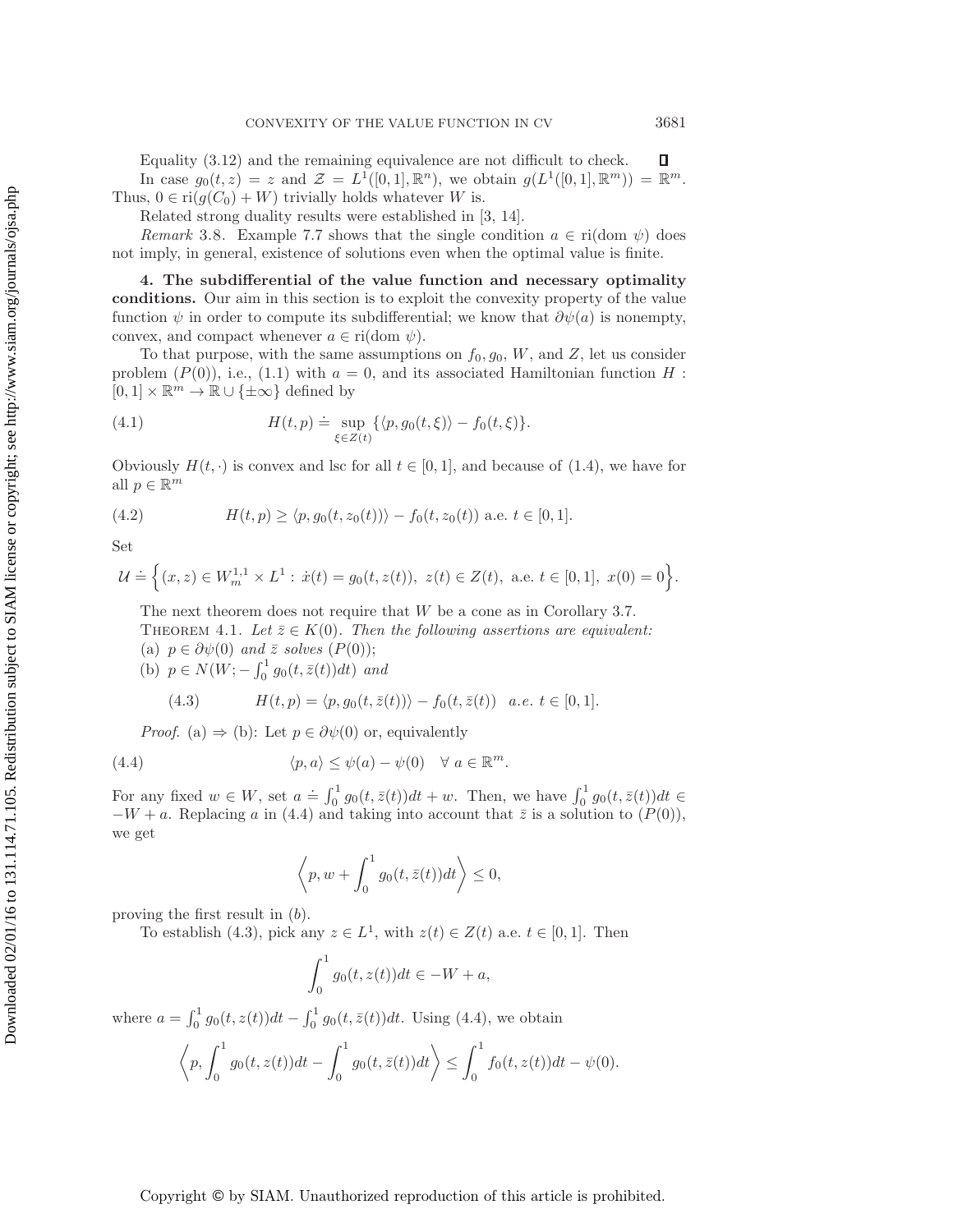Thus, since  $\bar{z}$  is a solution of the problem  $(P(0))$  we have  $\psi(0) = \int_0^1 f_0(t, \bar{z}(t))dt$  and hence  $\bar{z}$  solves the problem

(4.5) 
$$
\min \left\{ \int_0^1 f_0(t, z(t)) dt - \langle p, \int_0^1 g_0(t, z(t)) dt \rangle : z \in \mathcal{Z} \right\}
$$

or, equivalently,  $(\bar{x}, \bar{z})$ , where  $\bar{x}(t) = \int_0^t g_0(s, \bar{z}(s))ds$ , is a solution of the following problem

$$
\min_{(x,z)\in\mathcal{U}} \int_0^1 f_0(t,z(t))dt - \langle p,x(1)\rangle.
$$

The maximum principle (Theorem 6.1 in [\[10\]](#page-20-10)) yields  $q \in W_m^{1,1}$  such that

$$
\dot{q}(t) = 0
$$
 a.e.  $t \in [0, 1]$ ,  $-q(1) \in \partial \langle -p, \cdot \rangle (\bar{x}(1)) = \{-p\},$ 

and

$$
H(t, p) = \langle p, g_0(t, \bar{z}(t)) \rangle - f_0(t, \bar{z}(t)) \text{ a.e. } t \in [0, 1],
$$

proving [\(4.3\)](#page-8-2).

(b)  $\Rightarrow$  (a): From [\(4.3\)](#page-8-2), we obtain for all  $z \in \mathcal{Z}$ ,

$$
\langle p, g_0(t, z(t)) \rangle - f_0(t, z(t)) \le \langle p, g_0(t, \overline{z}(t)) \rangle - f_0(t, \overline{z}(t)) \text{ a.e. } t \in [0, 1]
$$

and, hence,

<span id="page-9-0"></span>
$$
(4.6) \left\langle p, \int_0^1 g_0(t, z(t))dt \right\rangle - \int_0^1 f_0(t, z(t))dt
$$
  

$$
\leq \left\langle p, \int_0^1 g_0(t, \overline{z}(t))dt \right\rangle - \int_0^1 f_0(t, \overline{z}(t))dt.
$$

Now let  $z \in K(0)$ . Then  $\int_0^1 g_0(t, z(t)) dt \in -W$ , and by the first part in  $(b)$ ,

$$
\left\langle p, -\int_0^1 g_0(t, z(t))dt + \int_0^1 g_0(t, \bar{z}(t))dt \right\rangle \le 0.
$$

This along with [\(4.6\)](#page-9-0) implies that for all  $z \in K(0)$ ,

$$
\int_0^1 f_0(t, z(t)) dt \ge \int_0^1 f_0(t, \bar{z}(t)) dt,
$$

ensuring that  $\bar{z}$  is a solution to  $(P(0))$ .

We now prove  $p \in \partial \psi(0)$ . Take any  $a \in \mathbb{R}^m$  satisfying  $K(a) \neq \emptyset$ . Then for all  $z \in K(a)$ , we have  $z \in \mathcal{Z}$  and  $\int_0^1 g_0(t, z(t))dt - a \in -W$ . On the one hand, the first part of (b) ensures that

$$
\left\langle p, -\int_0^1 g_0(t, z(t))dt + a + \int_0^1 g_0(t, \bar{z}(t))dt \right\rangle \le 0.
$$

It follows from [\(4.6\)](#page-9-0)

$$
\int_0^1 f_0(t, z(t))dt \ge \int_0^1 f_0(t, \bar{z}(t))dt + \langle p, a \rangle
$$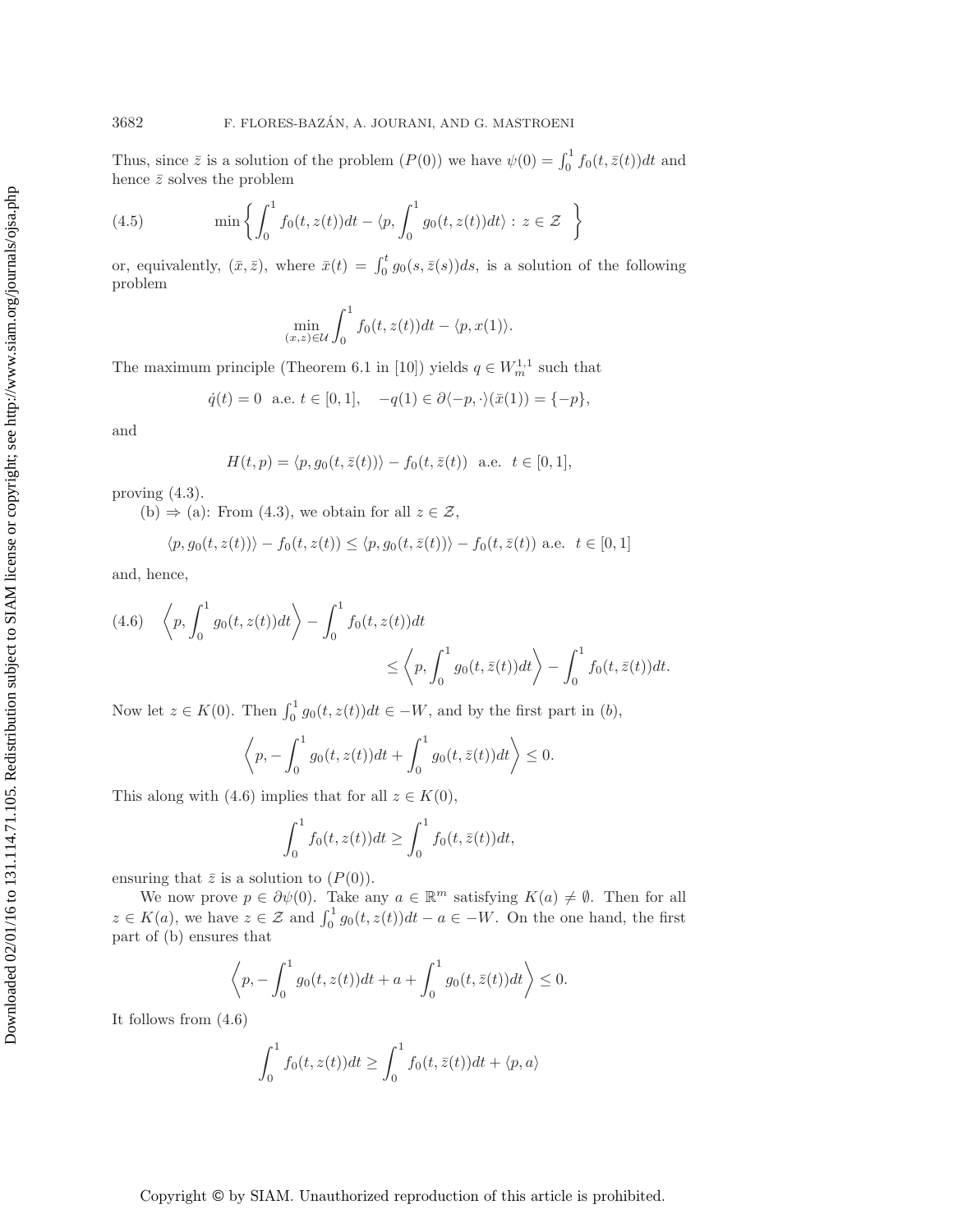and as  $\psi(0) = \int_0^1 f_0(t, \bar{z}(t)) dt$  and  $z \in K(a)$  is arbitrary, we get

$$
\psi(a) - \psi(0) \ge \langle p, a \rangle
$$

or, equivalently,  $p \in \partial \psi(0)$ .  $\Box$ 

We recover Proposition 5.8 in [\[3\]](#page-20-8).

<span id="page-10-3"></span>COROLLARY 4.2. *Assume that*  $0 \in ri(g(C_0) + W)$  *and*  $\overline{z} \in K(0)$ *. Then the following assertions are equivalent:*

(a)  $\overline{z}$  *is a solution to*  $(P(0))$ ;

(b) there exists  $p \in N(W; - \int_0^1 g_0(t, \bar{z}(t)) dt)$  such that

(4.7) 
$$
H(t, p) = \langle p, g_0(t, \bar{z}(t)) \rangle - f_0(t, \bar{z}(t)) \quad a.e. \ t \in [0, 1].
$$

*The set of* p *satisfying* (b) *is*  $\partial \psi(0)$ *.* 

*Proof.* It suffices to see that our assumption  $0 \in \text{ri}(\text{dom }\psi)$  ensures the existence of  $p \in \partial \psi(0)$  and then we apply Theorem [4.1.](#page-8-3) Д

<span id="page-10-0"></span>**5. Local minima for the problem [\(1.1\)](#page-0-0) are global.** The aim of the section is to show that the previous assumptions (except assumption  $(1.5)$ ) together with the following constraint qualification

$$
(5.1) \t\t 0 \in \mathrm{int}[g(C_0) + W]
$$

ensure that each local minimum for  $(P(0))$  is in fact global. Here, we recall that

<span id="page-10-1"></span>
$$
C_0 = \{ z \in \mathcal{Z} : f(z) < +\infty \}.
$$

THEOREM 5.1. Let  $f_0$  and  $g_0$  satisfy the previous measurability, lower semicon*tinuity, and continuity assumptions and let* W *be closed and convex. Then, under the qualification condition* [\(5.1\)](#page-10-1)*, each local minimum for* (P(0)) *is global.*

Before giving the proof of this theorem, we establish a result concerning the necessary optimality conditions of  $(P(0))$ . These necessary conditions are expressed in terms of the limiting Fréchet (or Mordukhovich [\[12\]](#page-20-11)) normal cone that we begin by recalling here.

Let C be a closed subset of  $\mathbb{R}^n$  containing some point c. The Fréchet normal cone to  $C$  at  $c$  is the set

$$
\hat{N}(C;c) \doteq \left\{ \xi \in \mathbb{R}^n : \liminf_{x \in C \to c} \frac{\langle -\xi, x - c \rangle}{\|x - c\|} \ge 0 \right\}.
$$

The normal cone to  $C$  at  $c$  is the set

$$
N(C; c) \doteq \limsup_{x \in C \to c} \hat{N}(C; x).
$$

<span id="page-10-2"></span>LEMMA 5.2. *If*  $\overline{z}$  *is a local solution for*  $(P(0))$ *, then there exist*  $p \in \mathbb{R}^m$  *and*  $\lambda \in \{0,1\}$  with  $(p, \lambda) \neq (0,0)$ *, such that*  $p \in N(W; -\int_0^1 g_0(t, \bar{z}(t)) dt)$  and

$$
\langle p, g_0(t, \bar{z}(t)) \rangle - \lambda f_0(t, \bar{z}(t)) = \max_{z \in Z(t) \cap \text{dom } f(t, \cdot)} [\langle p, g_0(t, z) \rangle - \lambda f_0(t, z)] \ a.e. \ t \in [0, 1].
$$

*Proof.* We define the functions  $\ell : \mathbb{R}^m \times \mathbb{R}^n \times \mathbb{R}^m \times \mathbb{R}^n \to \mathbb{R} \cup \{+\infty\}$  and  $L : [0,1] \times \mathbb{R}^m \times \mathbb{R}^n \times \mathbb{R}^m \times \mathbb{R}^n \to \mathbb{R} \cup \{+\infty\}$  by

$$
\ell(s_1, s_2, s_3, s_4) = \iota_{\{0\}}(s_1) + \iota_{\{0\}}(s_2) + \iota_{-W}(s_3),
$$
  
\n
$$
L(t, x, y, u, v) = \begin{cases} f_0(t, v) & \text{if } v \in Z(t), u = g_0(t, v), \\ +\infty & \text{otherwise.} \end{cases}
$$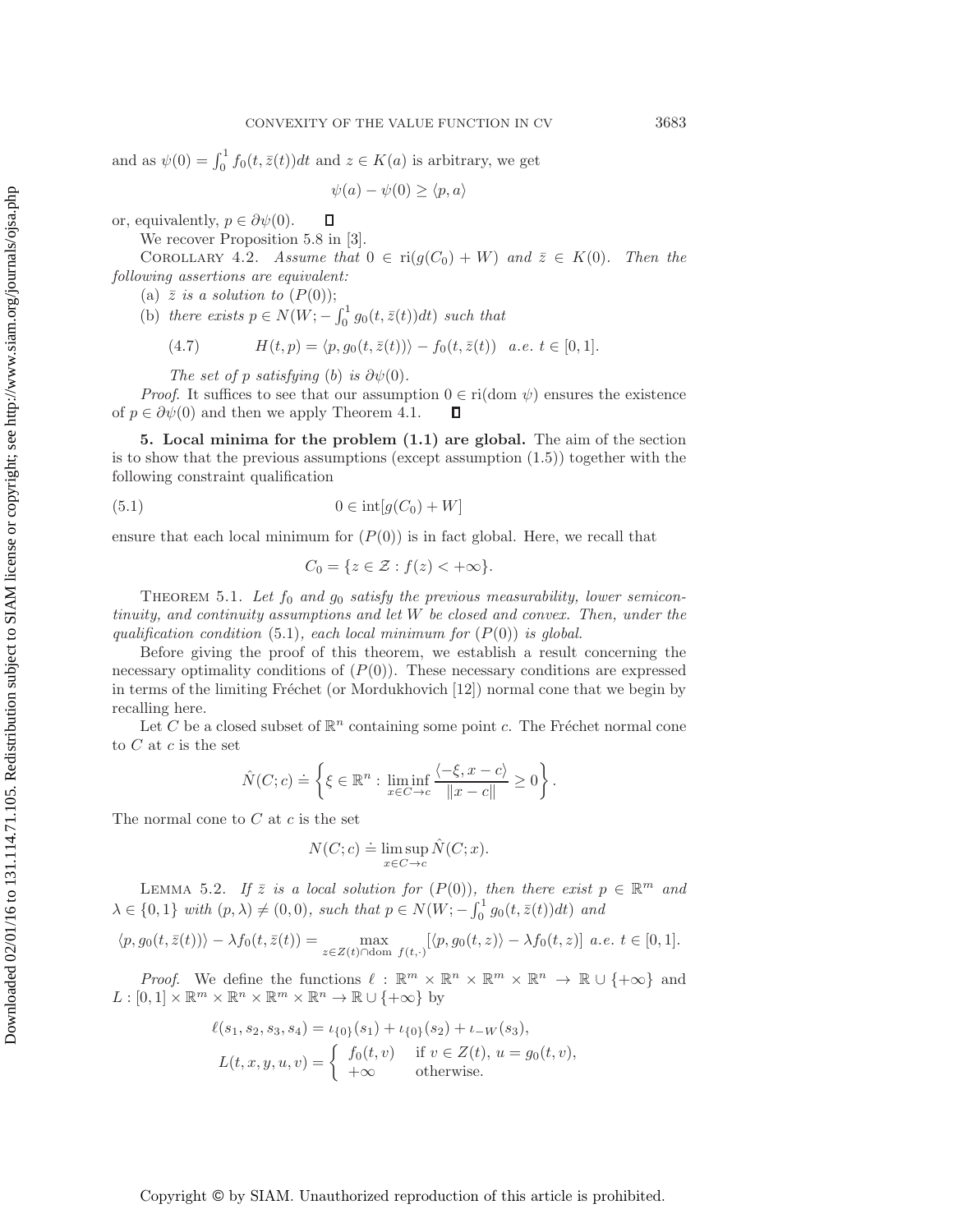Let us note that, as L does not depend on  $(x, y)$ , then for each element  $(x, y, u, v, r) \in$ epi  $L(t, \cdot)$  we have

<span id="page-11-0"></span>(5.2) 
$$
(\beta, x^*, y^*, u^*, v^*) \in N(\text{epi } L(t, \cdot); (x, y, u, v, r)) \Rightarrow x^* = 0, y^* = 0.
$$

Put  $\bar{x}(t) = \int_0^t g(\tau, \bar{z}(\tau)) d\tau$  and  $\bar{y}(t) = \int_0^t \bar{z}(\tau) d\tau$ . Since  $\bar{z}$  is a local solution of the problem  $(P(0))$ , then  $(\bar{x}, \bar{y})$  is a local solution of the following Bolza problem

$$
\begin{cases} \min_{(x,y)\in W_m^{1,1}\times W_n^{1,1}} \int_0^1 L(t,x(t),y(t),\dot{x}(t),\dot{y}(t))dt + \ell(x(0),y(0),x(1),y(1)) \end{cases}
$$

It is not difficult to show that all the assumptions of Theorem 4.1.1 in [\[4\]](#page-20-12) are satisfied and this theorem asserts the existence of an arc  $q = (p, p_0) \in W_m^{1,1} \times W_n^{1,1}$  and  $\lambda \in \{0, 1\}$  such that

- 1.  $(q, \lambda) \neq 0$ ;
- 2.  $-p(1) \in N(-W; \bar{x}(1)), p_0(1) = 0;$
- 3.  $\dot{q}(t) \in \overline{co} \{R : (-\lambda, R, q) \in N(\text{epi}L(t, \cdot); f(t, \overline{z}(t), \overline{x}(t), \overline{y}(t), \dot{\overline{x}}(t), \dot{\overline{y}}(t)))\}$  a.e.  $t \in [0, 1]$  and hence, due to  $(5.2), \dot{q} = 0;$  $(5.2), \dot{q} = 0;$
- 4. for almost every  $t \in [0,1]$  and  $(u, v) \in \text{dom} L(t, \bar{x}(t), \bar{y}(t), \cdot, \cdot)$ ,

$$
\langle q(t), (u,v)-(\dot{\bar{x}}(t),\dot{\bar{y}}(t))\rangle \leq \lambda [L(t,\bar{x}(t),\bar{y}(t),(u,v))-L(t,\bar{x}(t),\bar{y}(t),\dot{\bar{x}}(t),\dot{\bar{y}}(t))].
$$

Assertions 2 and 3 assert that  $p_0 = 0$  and  $p(t) = p(1)$  for all  $t \in [0, 1]$  (we will put  $p(t) = p$  for all  $t \in [0, 1]$ , while assertion 4 implies the following:

$$
\langle p, g_0(t, \bar{z}(t)) \rangle - \lambda f_0(t, \bar{z}(t)) = \max_{z \in Z(t) \cap \text{dom } f(t, \cdot)} [\langle p, g_0(t, z) \rangle - \lambda f_0(t, z)] \text{ a.e. } t \in [0, 1],
$$

and the proof of the lemma is finished because  $-p \in N(-W; \bar{x}(1))$  if and only if  $p \in N(W; -\bar{x}(1)).$ П

Now, we proceed to prove our theorem.

*Proof.* We will show that the multiplier  $\lambda$  in Lemma [5.2](#page-10-2) is equal to 1. Indeed, suppose that  $\lambda = 0$ . Then, in particular

$$
\langle p, g_0(t, \bar{z}(t)) \rangle \ge \langle p, g_0(t, z(t)) \rangle \quad \forall \ z \in C_0
$$

and, hence, by integrating we get

$$
\langle p, g(z) - g(\bar{z}) \rangle \le 0 \quad \forall \ z \in C_0.
$$

On the other hand,  $p \in N(W; -\int_0^1 g(t, \bar{z}(t))dt) = N(W; -g(\bar{z}))$  or, equivalently,

$$
\langle p, w + g(\bar{z}) \rangle \le 0 \quad \forall \ w \in W.
$$

Now adding the two last inequalities, we obtain that

$$
\langle p, g(z) + w \rangle \le 0 \ \forall \ z \in C_0 \ \forall \ w \in W.
$$

Using our constraint qualification [\(5.1\)](#page-10-1), we conclude that  $p = 0$  and this contradicts  $(p, \lambda) \neq (0, 0)$ . So  $\lambda = 1$  and hence the last equality in Lemma [5.2](#page-10-2) can be written as

$$
\langle p, g_0(t, \bar{z}(t)) \rangle - f_0(t, \bar{z}(t)) = \max_{z \in Z(t)} [\langle p, g_0(t, z) \rangle - f_0(t, z)] \text{ a.e. } t \in [0, 1].
$$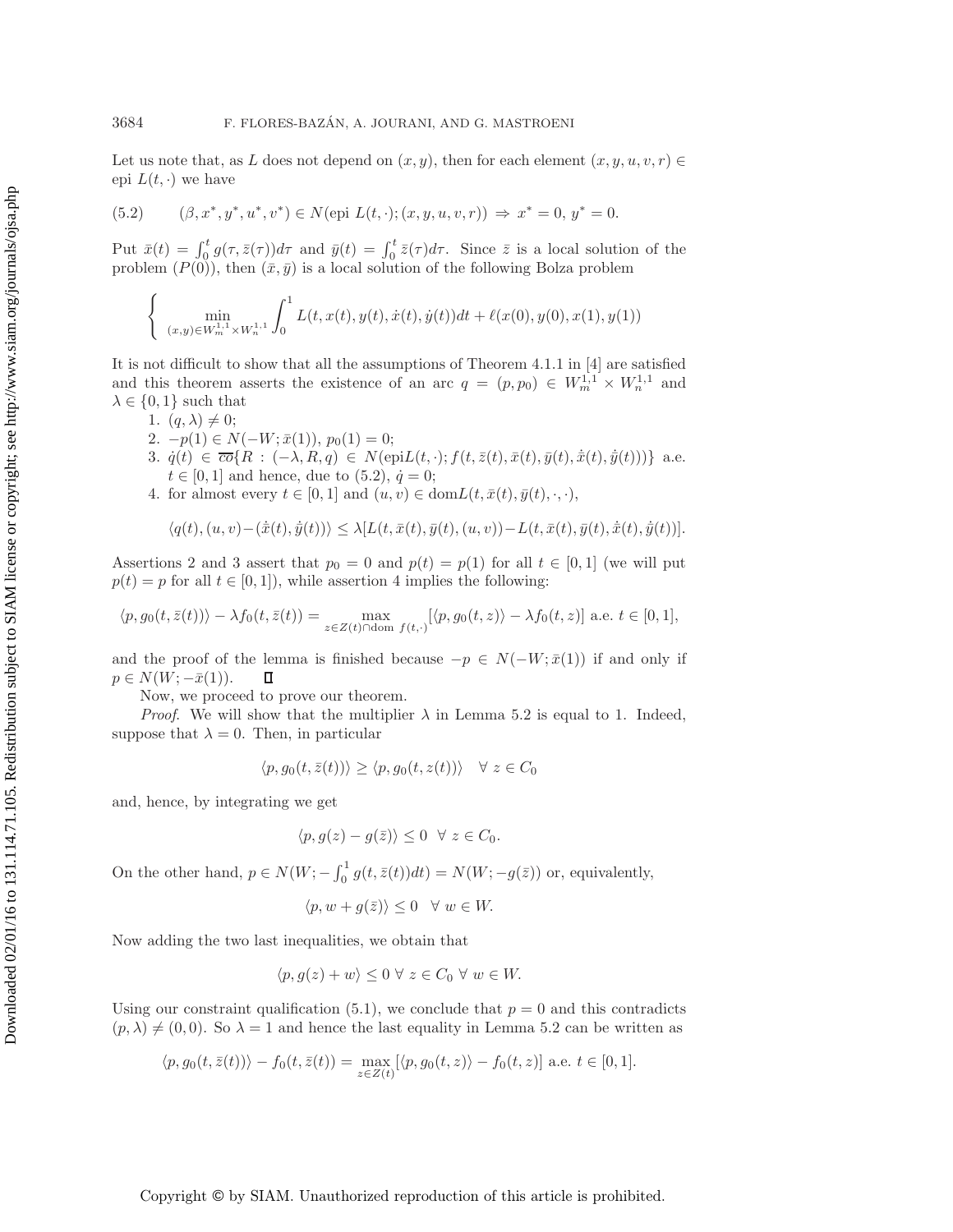We now apply Corollary [4.2](#page-10-3) to conclude that  $\bar{z}$  is a (global) solution to  $(P(0))$ , and  $\Box$ the proof is completed.

Now, we can ask when the constraint qualification [\(5.1\)](#page-10-1) is satisfied. In fact, it is easy to see that the following implication holds true for some  $\rho > 0$ 

$$
K(a) \neq \emptyset \quad \forall \ a \in B(0, \rho) \Rightarrow 0 \in \text{int}[g(C_0) + W]
$$

provided  $\mathcal{Z} \subseteq$  dom f.

Several characterizations concerning the nonemptiness of  $K(a)$  around 0 will be presented in the next section.

<span id="page-12-0"></span>**6. The behavior of the set-valued mapping** *K***.** The main intention of this section is to give sufficient conditions ensuring the nonemptiness and the behavior of the set-valued mapping K considered in the previous section.

We will consider the set-valued mapping  $\tilde{K}: \mathbb{R}^m \rightrightarrows W^{1,1} \times L^1$  defined by

$$
\tilde{K}(a) \doteq \Big\{ (x, u) \in W^{1,1} \times L^1 : \dot{x}(t) = g_0(t, u(t)), \ u(t) \in Z(t), \text{ a.e. } t \in [0, 1],
$$
  

$$
x(0) = 0, \ x(1) \in -W + a \Big\}.
$$

THEOREM 6.1. Let  $\bar{z} \in K(\bar{a})$  and put  $\bar{x}(t) = \int_0^t g_0(\tau, \bar{z}(\tau))d\tau$  for all  $t \in [0, 1]$ .

$$
\mathcal{U} \doteq \Big\{(x, u) \in W^{1,1} \times L^1 : \dot{x}(t) = g_0(t, u(t)), \ u(t) \in Z(t), \text{ a.e. } t \in [0,1], \ x(0) = 0\Big\}.
$$

*Suppose that*  $g_0(t, \cdot)$  *is continuous for almost every*  $t \in [0, 1]$  *and W is a closed set in* R<sup>m</sup>*. Let us consider the following assertions:*

(i) *There is no*  $p \in \mathbb{R}^m$ *, with*  $p \neq 0$ *, satisfying* 

$$
-p \in N(-W; \bar{x}(1) - \bar{a}), \quad \langle p, g_0(t, \bar{z}(t)) \rangle = \max_{z \in Z(t)} \langle p, g_0(t, z) \rangle \ a.e. \ t \in [0, 1].
$$

(ii) *There exist*  $\alpha > 0$  *and*  $r > 0$  *such that* 

$$
d((x, u), \tilde{K}(a)) \le \alpha d(x(1), -W + a)
$$

*for all*  $(x, u) \in B((\bar{x}, \bar{z}), r) \cap \mathcal{U}$  *and*  $a \in B(\bar{a}, r)$ *.* (iii) *There exist*  $\alpha > 0$  *and*  $r > 0$  *such that* 

$$
\tilde{K}(a) \cap B((\bar{x}, \bar{z}), r) \subseteq \tilde{K}(a') + \alpha \|a - a'\| B(0, 1)
$$

*for all*  $a, a' \in B(\bar{a}, r)$ *.* 

 $(iv)$  *There exists*  $r > 0$  *such that* 

$$
\forall a \in B(\bar{a}, r), \quad K(a) \neq \emptyset.
$$

*Then* (i)  $\Rightarrow$  (ii)  $\Rightarrow$  (iii)  $\Rightarrow$  (iv). *If moreover W is convex, then* (iv)  $\Rightarrow$  (i).

*Proof.* The implications (ii)  $\Rightarrow$  (iii)  $\Rightarrow$  (iv)  $\Rightarrow$  (i) are obvious. We establish only the implication (i)  $\Rightarrow$  (ii): Suppose that (ii) does not hold. Then, there are sequences  $(y_k, v_k) \in \mathcal{U}$ , with  $y_k \to \bar{x}$  and  $v_k \to \bar{z}$ , and  $a_k \to \bar{a}$  such that for k large enough

<span id="page-12-1"></span>(6.1) 
$$
d((y_k, v_k), \tilde{K}(a_k)) > kd(y_k(1), -W + a_k).
$$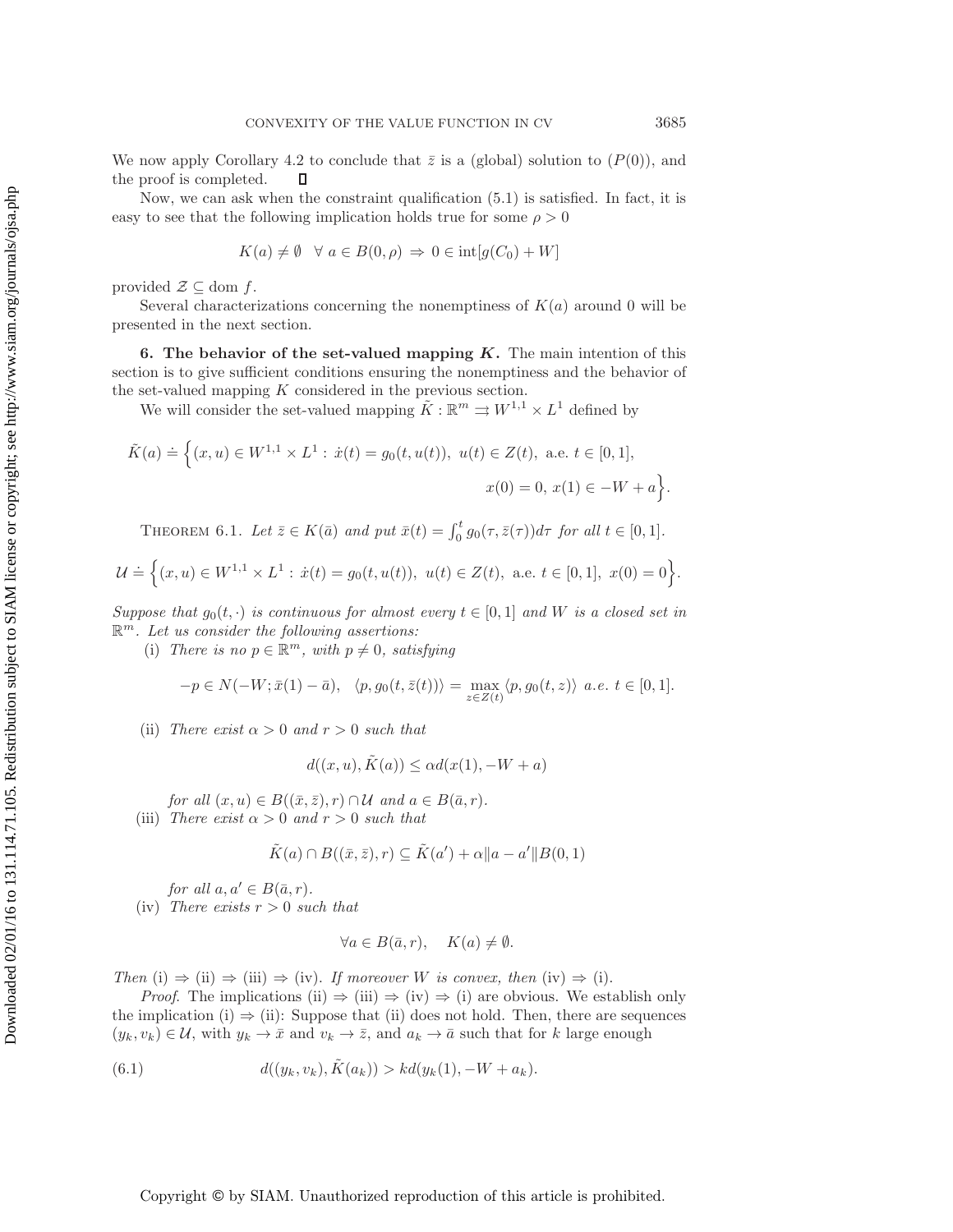It follows that  $(y_k, v_k) \notin \tilde{K}(a_k)$ . Let us consider the function  $f_k : W^{1,1} \times L^1 \to \mathbb{R}$ defined by

$$
f_k(x, u) = d(x(1), -W + a_k).
$$

Put  $\varepsilon_k = \sqrt{f_k(y_k, v_k)} > 0$  and  $\lambda_k = \min\{k \varepsilon_k^2, \varepsilon_k\}$ . Then  $\varepsilon_k \to 0$  and  $\lambda_k \to 0$ . Obviously,

$$
f_k(y_k, v_k) \le \inf_{(y,u)\in\mathcal{U}} f_k(y, u) + \varepsilon_k^2.
$$

Our assumption on  $g_0$  ensures that U is closed in  $W^{1,1} \times L^1$ . Now, applying the Ekeland variational principle one gets the existence of  $(x_k, u_k) \in \mathcal{U}$  such that

<span id="page-13-0"></span>(6.2) 
$$
||(x_k, u_k) - (y_k, v_k)|| \leq \lambda_k, (6.3) \t f_k(x_k, u_k) \leq f_k(x, u) + s_k||(x, u) - (x_k, u_k)|| \quad \forall (x, u) \in \mathcal{U},
$$

where  $s_k = \frac{\varepsilon_k^2}{\lambda_k}$ . Using the inequality [\(6.3\)](#page-13-0), we obtain that  $(x_k, u_k)$  is a solution to the following optimal control problem of Mayor type: following optimal control problem of Mayer type:

$$
\begin{cases}\n\min_{(x,u)\in\mathcal{U}} d(x(1) - a_k, -W) + s_k ||x(0) - x_k(0)|| \\
+ s_k \int_0^1 [||g_0(t, u(t)) - g_0(t, u_k(t))|| + ||u(t) - u_k(t)||]dt.\n\end{cases}
$$

The maximum principle yields an arc  $p_k \in W^{1,1}([0,1], \mathbb{R}^n)$  such that

$$
\dot{p}_k(t) = 0
$$
 a.e.  $t \in [0, 1], \quad -p_k(1) \in \partial d(-a_k, -W)(x_k(1)),$ 

and for a.e.  $t \in [0, 1]$ 

<span id="page-13-1"></span>
$$
\langle p_k(t), g_0(t, u_k(t)) \rangle
$$
  
(6.4) =  $\max_{u \in Z(t)} \langle p_k(t), g_0(t, u) \rangle - s_k[||u - u_k(t)|| + ||g_0(t, u) - g_0(t, u_k(t))||],$ 

where  $\partial d(-a_k, -W)(x_k(1))$  is the limiting subdifferential [\[12\]](#page-20-11) of the distance function to the set  $-W + a_k$ . From [\(6.1\)](#page-12-1) and [\(6.2\)](#page-13-0) it follows that  $x_k(1) \notin -W + a_k$ , and this implies that  $||p_k(1)|| = 1$  (see [\[11\]](#page-20-13)). Since  $\lambda_k \to 0$ , [\(6.2\)](#page-13-0) together with  $v_k \to \overline{z}$  ensure that  $u_k \to \bar{z}$  in  $L^1([0,1], \mathbb{R}^n)$  and hence there exists a subsequence  $(u_{\varphi(k)})$  of  $(u_k)$  such that

$$
u_{\varphi(k)}(t) \to \bar{z}(t)
$$
 a.e.  $t \in [0,1]$ 

and extracting a subsequence, if necessary, we may also assume that  $p_{\varphi(k)}(1) \to p$ with  $p \neq 0$ . Because of the closedness of the limiting subdifferential [\[12\]](#page-20-11),  $-p \in$  $\partial d(\cdot, -W)(\int_0^1 g_0(t, \bar{z}(t))dt - \bar{a}) \subseteq N(-W; \int_0^1 g_0(t, \bar{z}(t))dt - \bar{a})$ . Now, having in mind that  $s_{\varphi(k)} = \max(\frac{1}{\varphi(k)}, \varepsilon_{\varphi(k)})$ , we get  $s_{\varphi(k)} \to 0$ . On the other hand, relation [\(6.4\)](#page-13-1) and the continuity of  $g_0(t, \cdot)$  ensure that

$$
\langle p, g_0(t, \bar{z}(t)) \rangle = \max_{u \in Z(t)} \langle p, g_0(t, u) \rangle \ \text{ a.e. } t \in [0, 1],
$$

and this contradicts (i).

 $\Box$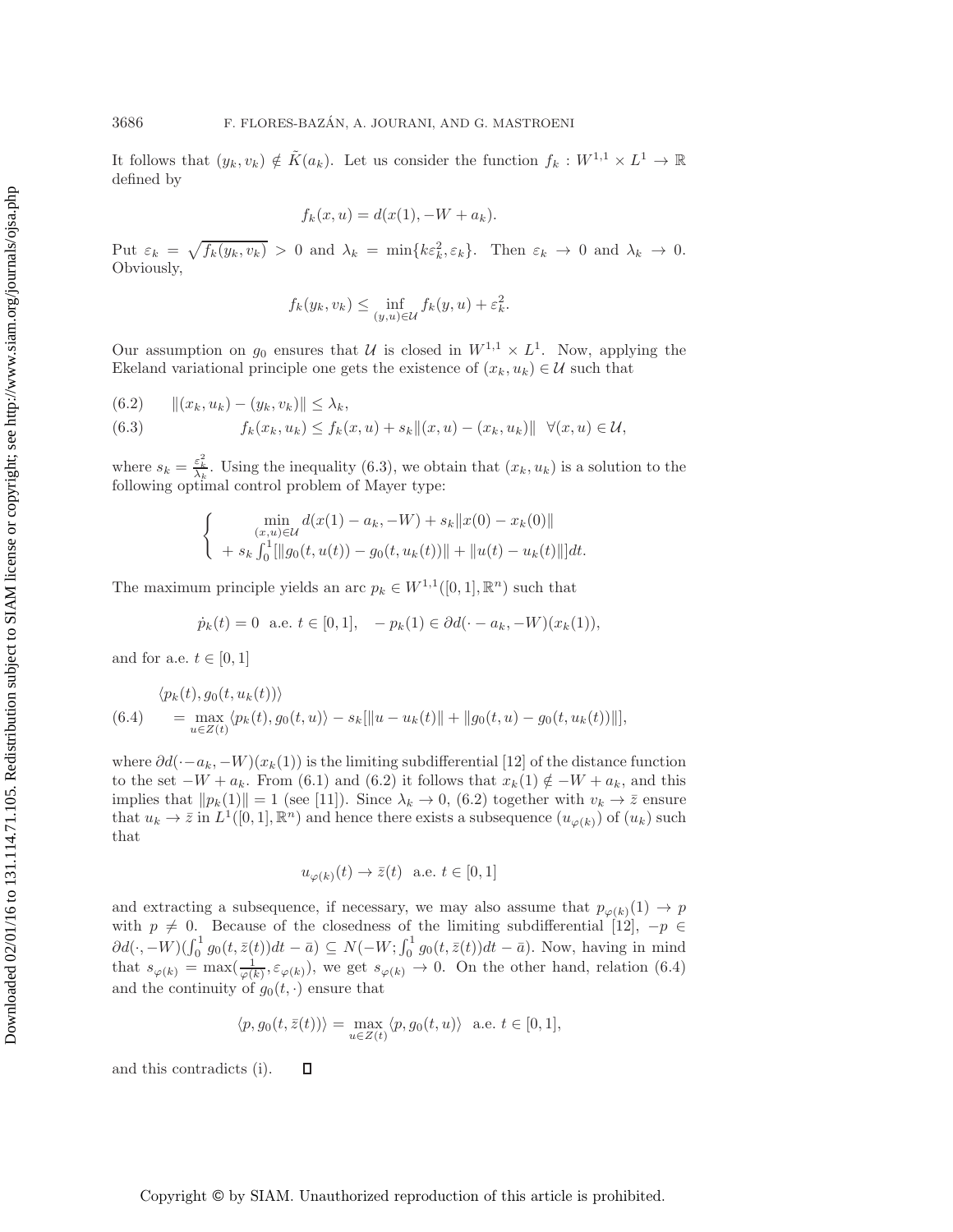<span id="page-14-0"></span>**7. Computing the value function via the Hamiltonian and existence of solutions.** This section is devoted to provide conditions under which the value function  $\psi$  is minorized by an affine linear function. As a consequence, we find a formula for  $\psi^*$  and so of  $\psi$ . To that end, let us define the function  $G : \mathbb{R}^m \to \mathbb{R} \cup \{\pm \infty\}$ by

(7.1) 
$$
G(p) = \int_0^1 H(t, p) dt,
$$

where,  $H$  is the Hamiltonian function defined as in  $(4.1)$ . It follows that G is lsc and convex. Using Theorem 2.2 in  $[8]$ , we may rewrite the function G as follows:

(7.2) 
$$
G(p) = \sup_{z \in \mathcal{Z}} \int_0^1 [\langle p, g_0(t, z(t)) \rangle - f_0(t, z(t))] dt.
$$

The next function that will be useful in the sequel is

$$
G_0(p) = \begin{cases} G(p) & \text{if } p \in -W^*, \\ +\infty & \text{if } p \notin -W^*. \end{cases}
$$

Thus,  $G_0$  is lsc and convex. Set

(7.3) 
$$
\mathcal{H} \doteq \left\{ p \in -W^* : H(\cdot, p) \in L^1([0,1], \mathbb{R}) \right\}.
$$

Then, by  $(4.2)$ ,  $H$  is convex and

$$
p \in \mathcal{H} \Longleftrightarrow p \in -W^* \text{ and } p \in \text{dom } G \Longleftrightarrow p \in \text{dom } G_0.
$$

The next result generalizes and extends Theorem 3.2 in [\[6\]](#page-20-3), where the case  $W = \{0\}$ and  $g_0(t, z) = z$  is considered.

<span id="page-14-1"></span>THEOREM 7.1. *Assume that* W *is additionally a cone and*  $H \neq \emptyset$ . The following *statements hold.*

- (a)  $\psi(a) \ge \langle p^*, a \rangle G(p^*) > -\infty \ \forall \ a \in \mathbb{R}^m \ \forall \ p^* \in \mathcal{H}$ ; consequently,  $\overline{\psi} = \overline{\text{co}} \ \psi =$ ψ∗∗*.*
- (b) *Assume that* [\(1.4\)](#page-1-0) *and* [\(1.5\)](#page-1-1) *are satisfied. Then*  $\psi^*(p) = G_0(p) \ \forall \ p \in \mathbb{R}^m$ , *and so*  $\psi^{**} = \overline{\psi} = G_0^*$ , which gives  $v_D = G_0^*(0)$ .
- (c)  $\psi(a) = G_0^*(a)$  *for all*  $a \in \text{ri}(g(C_0) + W)$ *. Proof.*
- (a) Let  $p^* \in \mathcal{H}$ . We have

$$
G(p^*) \doteq \int_0^1 H(t, p^*) dt \ge \int_0^1 \langle p^*, g_0(t, z(t)) \rangle dt - \int_0^1 f_0(t, z(t)) dt \quad \forall \ z \in \mathcal{Z}.
$$

Take any  $a \in \mathbb{R}^m$  such that  $K(a) \neq \emptyset$ . Then for  $z \in K(a)$  there exists  $p \in W$ such that

$$
\int_0^1 f_0(t, z(t))dt \ge \int_0^1 \langle p^*, g_0(t, z(t)) \rangle dt - \int_0^1 H(t, p^*)dt \ge \int_0^1 \langle p^*, a-p \rangle dt - G(p^*).
$$

Since  $p^* \in -W^*$  we have

$$
\psi(a) \ge \int_0^1 \langle p^*, a \rangle dt - G(p^*) = \langle p^*, a \rangle - G(p^*).
$$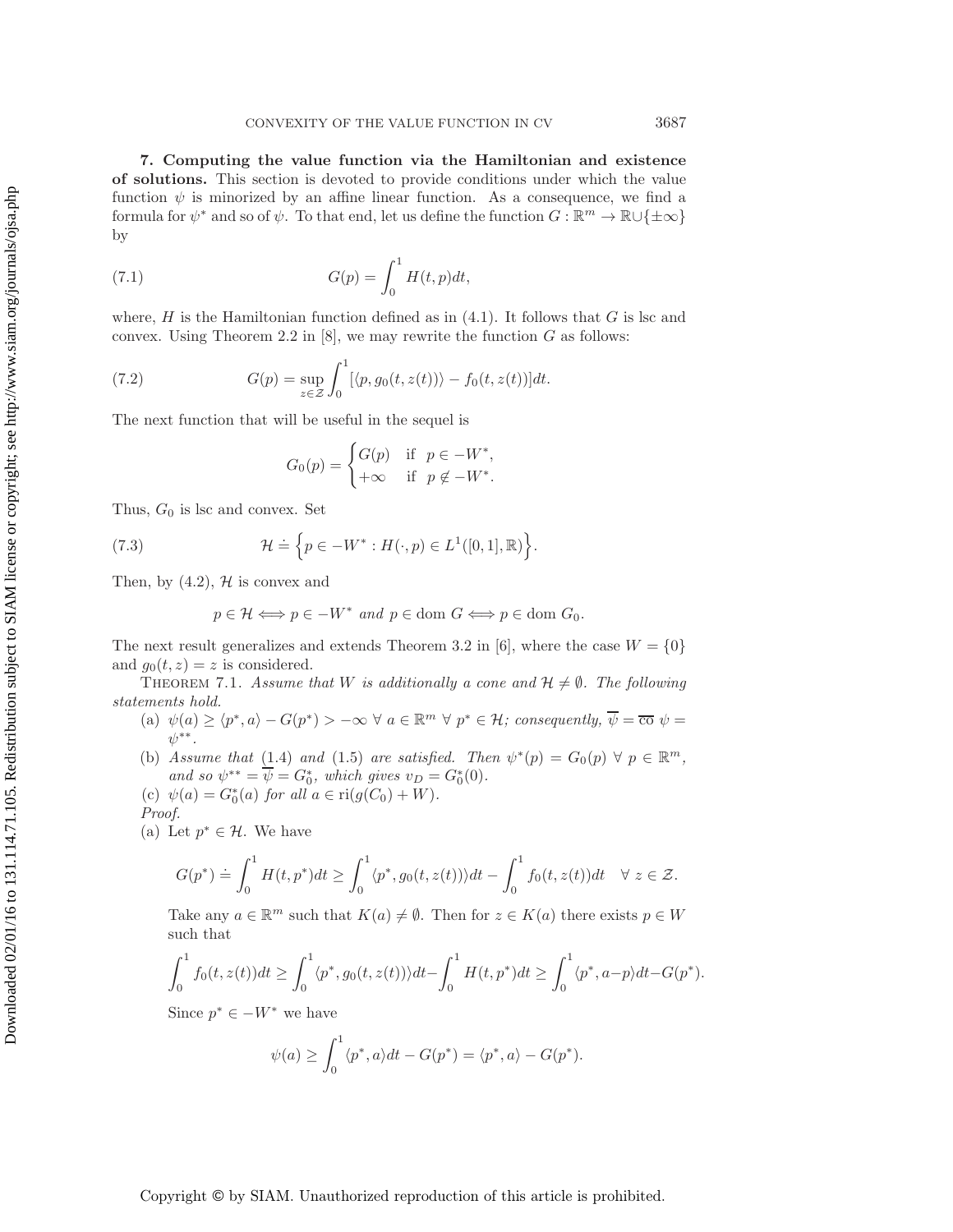(b) Let  $\lambda \in \mathbb{R}^m$ . Then,

<span id="page-15-0"></span>
$$
\psi^*(\lambda) = \sup_{a \in \mathbb{R}^n} \{ \langle \lambda, a \rangle - \psi(a) \} = \sup_{\{a: K(a) \neq \emptyset\}} \sup_{z \in K(a)} \{ \langle \lambda, a \rangle - f(z) \}
$$

$$
= \sup_{z \in C_0, p \in W} \{ \langle \lambda, g(z) \rangle + \langle \lambda, p \rangle - f(z) \}
$$

$$
= \sup_{z \in C_0} \{ \langle \lambda, g(z) \rangle - f(z) \} + \sup_{p \in W} \langle \lambda, p \rangle
$$

$$
(7.4) = \begin{cases} \sup_{z \in C_0} \{ \langle \lambda, g(z) \rangle - f(z) \} & \text{if } \lambda \in -W^*, \\ \sup_{z \in C_0} \{ \lambda, g(z) \rangle - f(z) \} & \text{if } \lambda \notin -W^*. \end{cases}
$$

By definition

$$
H(t,\lambda) \ge \langle \lambda, g_0(t,z(t)) \rangle - f_0(t,z(t))
$$
 for a.e.  $t \in [0,1] \ \forall \ z \in \mathcal{Z}$ ,

so that for all  $\lambda \in \mathbb{R}^m$ ,

$$
G(\lambda) \ge \int_0^1 [\langle \lambda, g_0(t, z(t)) \rangle - f_0(t, z(t))]dt = \langle \lambda, g(z) \rangle - f(z) \ \forall \ z \in \mathcal{Z}.
$$

Hence,  $G(\lambda) \geq \psi^*(\lambda)$  for all  $\lambda \in -W^*$  because of [\(7.4\)](#page-15-0). Suppose that  $G(\lambda)$  $\psi^*(\lambda)$  for some  $\lambda \in -W^*$ . Then there exists  $z \in \mathcal{Z}$  such that

$$
\int_0^1 \langle \lambda, g_0(t, z(t)) \rangle dt - \int_0^1 f_0(t, z(t)) dt > \psi^*(\lambda).
$$

But relation [\(1.5\)](#page-1-1) together with the last inequality ensure that  $f(z) < \infty$ and, hence,  $z \in C_0$  and this contradiction completes the proof of the equality  $G(\lambda) = \psi^*(\lambda).$ 

(c) It is a consequence of (b).  $\Box$ 

Next corollary, which is important by itself, provides another formula for the optimal value  $\psi(0)$ .

COROLLARY 7.2. Assume that W is additionally a cone,  $H \neq \emptyset$ ,  $0 \in$  $\text{ri}(g(C_0) + W)$ , [\(1.4\)](#page-1-0) and [\(1.5\)](#page-1-1) are satisfied. Then there exists  $p^* \in -W^*$  such that  $\psi(0) = -G(p^*).$ 

*Proof.* By assumption, it is known that there exists  $p^* \in \partial \psi(0)$  and  $\psi(0) = \overline{\psi}(0)$ by Corollary [3.3.](#page-6-0) Recall that by Theorem [3.2,](#page-4-2) the function  $\psi$  is convex and by (a) of Theorem [7.1](#page-14-1) if follows that it is proper. Applying Theorem 23.5 in [\[16\]](#page-20-6), we get

$$
p^* \in \partial \psi(0) \quad \Leftrightarrow \quad \psi(0) + \psi^*(p^*) = 0.
$$

<span id="page-15-1"></span>Then

(7.5) 
$$
\psi(0) = -\psi^*(p^*).
$$

From Theorem [7.1](#page-14-1) we also have that  $\psi^*(p) = G_0(p)$  for all  $p \in \mathbb{R}^m$  and  $\psi(0) = G_0^*(0)$ . Then, taking into account [\(7.5\)](#page-15-1), we get

$$
\psi(0) = G_0^*(0) = -G_0(p^*).
$$

Moreover, from [\(7.5\)](#page-15-1) it also follows that  $p^* \in \text{dom } \psi^* = \text{dom } G_0 = \mathcal{H}$ ; therefore,  $p^* \in -W^*$  and  $G_0(p^*) = G(p^*)$ .  $\Box$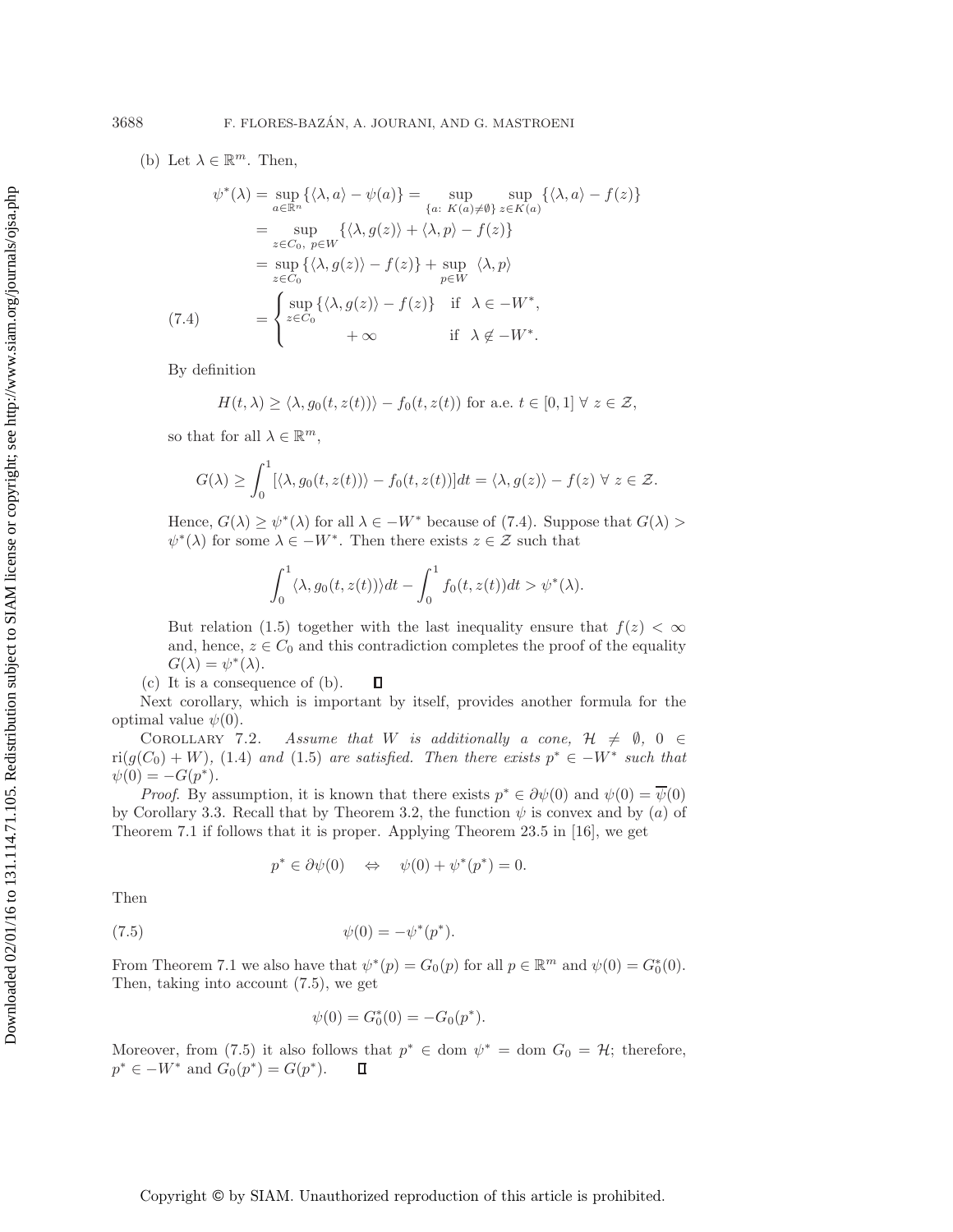The following existence theorem subsumes Corollary 3.1 in [\[6\]](#page-20-3).

<span id="page-16-1"></span>THEOREM 7.3. *Assume that* W *is in addition a cone,*  $H \neq \emptyset$ , and [\(1.4\)](#page-1-0) *along with* [\(1.5\)](#page-1-1) *hold.* If  $K_0$  *is closed and the set* epi  $G_0^*$  *contains no lines or extremal half-lines, then for every*  $a \in \mathbb{R}^m$  *either*  $\psi(a) = +\infty$  *or*  $(P(a))$  *admits a solution, and the duality gap between*  $(P(0))$  *and*  $(3.1)$  *is zero, i.e.,*  $v_D = \psi(0)$ *.* 

*Proof.* By Theorem [2.1,](#page-2-1)  $I(K_0)$  is closed since  $\overline{I(K_0)} =$  epi  $G_0^*$ . Thus,  $I(K_0) =$  $F(C_0)+(\mathbb{R}_+ \times W)$  is closed and convex. From [\(3.4\)](#page-4-0) we obtain

$$
epi \psi = F(C_0) + (\mathbb{R}_+ \times W),
$$

which implies that  $(P(a))$  admits a solution for every  $a \in \mathbb{R}^m$  satisfying  $K(a) \neq \emptyset$ , and  $\psi = \psi$ . Hence  $v_D = \psi^{**}(0) = \psi(0)$  by Theorem [3.6\(](#page-7-3)*a*).  $\Box$ 

Unfortunately we were unable to check that  $K_0$  is closed in this general setting. However if  $W = \{0\}$  and  $g_0(t, z) = z$ ,  $K_0$  is closed as one can check it directly. This case was considered in [\[6\]](#page-20-3).

Next result follows a reasoning similar to that applied in Proposition 3.1 in [\[6\]](#page-20-3).

<span id="page-16-2"></span>THEOREM 7.4. *Assume that*  $H$  *is a nonempty open set,*  $g(C_0) + W$  *is open, where* W is additionally a cone,  $K_0$  is closed, and [\(1.4\)](#page-1-0) and [\(1.5\)](#page-1-1) are satisfied. Then for  $every \ a \in \mathbb{R}^m$  *either*  $\psi(a) = +\infty$  *or*  $(P(a))$  *admits a solution for every*  $a \in g(C_0)+W$ .

*Proof*. We will show that the assumptions of Theorem 7.3 are fulfilled. To this aim, it is enough to show that epi  $G_0^*$  contains no lines or extremal half-lines. Recall that by Theorem [3.4,](#page-4-0)  $\overline{I(K_0)} =$ epi  $\overline{\psi}$ , and by Theorem [7.1\(](#page-14-1)b), epi  $G_0^* = \overline{I(K_0)}$ . We first note that  $\overline{\psi}(a) \neq -\infty$  for every  $a \in \text{dom } \overline{\psi}$ , otherwise  $\overline{\psi}(\overline{a}) = -\infty$  for a given  $\bar{a} \in \text{dom } \overline{\psi}$  would imply  $\overline{\psi}(a) = -\infty$  for every  $a \in \text{dom } \overline{\psi} \supseteq \text{dom } \psi$ , and this contradicts Theorem [7.1\(](#page-14-1)a), recalling that  $\psi(a) = \overline{\psi}(a)$  for every  $a \in \text{ri}(\text{dom }\psi)$ . This implies that  $I(K_0)$  cannot have any vertical line, i.e., a line of the form  $(t, \bar{\gamma})$ ,  $t \in \mathbb{R}$ , where  $\bar{\gamma} \in \mathbb{R}^m$ .

We next show that  $I(K_0)$  cannot have any extremal vertical half-line, i.e., half-line of the form  $(t, \bar{\gamma}), t \geq \bar{t} \in \mathbb{R}$ .

Let us consider any point  $(\psi(\bar{a}), \bar{a}) \in I(K_0)$  and let H be any supporting hyperplane to  $\overline{I(K_0)}$  at  $(\bar{\psi}(\bar{a}), \bar{a})$ . Let  $D = \overline{I(K_0)} \cap H$ . We observe that D may contain a vertical half-line but this cannot be extremal, since otherwise  $(\overline{\psi}(\overline{a}), \overline{a})$ would be an extremal point of  $I(K_0)$ , and by Theorem 3 in [\[13\]](#page-20-5), it follows that  $(\psi(\bar{a}), \bar{a}) \in I(K_0) \subseteq$  epi  $\psi$ : this is a contradiction since, being that dom  $\psi = g(C_0) + W$ is open, then  $\partial \psi(a)$  is compact for every  $a \in \text{dom } \psi$  so that epi  $\psi$  cannot have any vertical supporting hyperplane. This shows that epi  $G_0^*$  cannot have any vertical lines, nor vertical extremal half-lines. Next, we prove that it cannot have any nonvertical half-lines. Suppose that there exists a half-line  $s = \{(\alpha, \xi_0) + \eta(\beta, z), \eta \ge 0\}$  contained in bd(epi  $G_0^*$ ),  $\xi_0, z \in \mathbb{R}^m$ ,  $z \neq 0$ ,  $\alpha, \beta \in \mathbb{R}$ , and let  $\Gamma(\xi) \doteq \langle q, \xi \rangle - \gamma_0$ ,  $q \in \mathbb{R}^m$ ,  $\gamma_0 \in \mathbb{R}$ be a supporting hyperplane for epi  $G_0^*$  containing the half-line s. Then  $G_0^*(\xi) \geq \Gamma(\xi)$ for all  $\xi \in \mathbb{R}^m$ , which implies  $G_0^{**}(q) = G_0(q) \leq \Gamma^*(q) = \gamma_0$ , yielding  $q \in \mathcal{H}$ . Moreover,

$$
G_0^*(\xi_0 + \eta z) = \Gamma(\xi_0 + \eta z) \quad \forall \ \eta \ge 0
$$

because s is contained in the graph of  $\Gamma$ .

Let  $p \in \mathcal{H}$ ; by the previous relations and recalling that  $G_0$  is an lsc convex function, we get

<span id="page-16-0"></span>
$$
G_0^{**}(p) = G_0(p) = \sup_{\xi \in \mathbb{R}^m} [\langle p, \xi \rangle - G_0^*(\xi)]
$$
  
(7.6) 
$$
\geq \langle p, \xi_0 + \eta z \rangle - G_0^*(\xi_0 + \eta z) = \langle p - q, \xi_0 + \eta z \rangle + \gamma_0 \quad \forall \eta \geq 0.
$$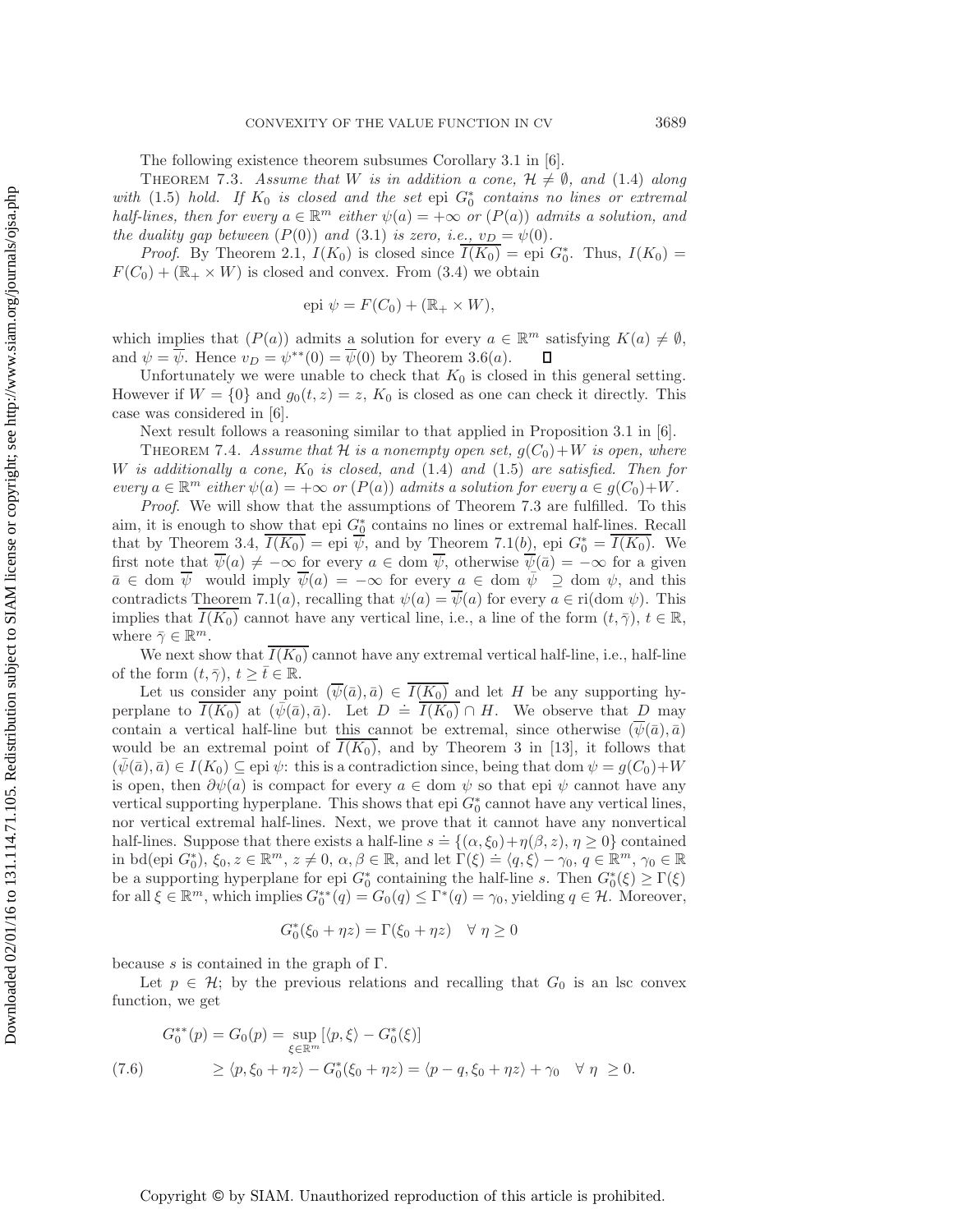Since  $G_0(p) < \infty$ , it follows that

$$
\langle p-q, z \rangle \leq 0 \quad \forall \ p \in \mathcal{H},
$$

which is impossible because  $q \in \mathcal{H} = \text{int } \mathcal{H}$  and  $z \neq 0$ . Thus bd(epi  $G_0^*$ ) does not contain any half-line, and since epi  $G_0^*$  is a proper closed convex set, this implies that it cannot contain any line too, which completes the proof.  $\Box$ 

*Remark* 7.5. By the previous proof it is possible to show that the assumption on the opennes of H can be replaced by the following: "for every  $p \in \mathcal{H}$ , the subdifferential of  $G_0$  is either bounded or empty." Indeed,  $(7.6)$  yields

$$
G_0(p) - G_0(q) \ge G_0(p) - \gamma_0 \ge \langle p - q, \xi_0 + \eta z \rangle \quad \forall \ p \in \mathcal{H} \ \forall \ \eta \ge 0,
$$

i.e.,  $\xi_0 + \eta z \in \partial G_0(q)$  for all  $\eta \geq 0$ . By the previous assumption we get a contradiction that completes the proof.

A particular situation where  $g(C_0) + W$  is open occurs when  $g(C_0) + W = \mathbb{R}^m$ . It is satisfied if  $g_0(t, z) = z$  and  $C_0 = L^1$ , in which case  $m = n$ . Observe also that in such a situation  $K_0$  is closed.

Next, three examples illustrate the validity of Theorem [7.3](#page-16-1) showing that some of the assumptions are essential; whereas the fourth one shows an instance where Theorem [7.4](#page-16-2) is applicable with  $g(C_0)+W$  being an open set contained strictly in  $\mathbb{R}^m$ .

*Example* 7.6. Let us consider the problem

$$
\psi(a) \doteq \inf \left\{ \int_0^1 -[z(t)]^2 dt \quad \text{s.t.} \quad \int_0^1 z(t) dt = a, \quad z \in \mathcal{Z} \right\},\
$$

where  $Z(t) \doteq \left[\frac{1}{\sqrt{2}}\right]$  $\frac{1}{t}$ , +∞[ for  $t \in (0, 1]$ . Here  $W = \{0\}$ . Since  $z(t) \geq \frac{1}{\sqrt{t}}$  for a.e.  $t \in [0, 1]$ , then

$$
a = \int_0^1 z(t)dt \ge \int_0^1 \frac{1}{\sqrt{t}} dt = 2 \quad \forall z \in \mathcal{Z}.
$$

Obviously  $a = 2 \in \text{bd}(\text{dom }\psi)$  and

$$
\psi(2) = \int_0^1 -\frac{1}{t}dt = -\infty.
$$

We actually have  $\psi(a) = -\infty$  for all  $a \geq 2$ . Indeed, the function  $z(t) \doteq \frac{a}{2\sqrt{t}} \in K(a)$ , for all  $a \geq 2$ , and

$$
\psi(a) \le \int_0^1 -\frac{a^2}{4t} dt = -\infty.
$$

Note that

$$
\overline{\psi}(a) = \psi(a) = \begin{cases} +\infty & \text{if } a < 2, \\ -\infty & \text{if } a \ge 2 \end{cases}
$$

<span id="page-17-0"></span>is convex; whereas  $\psi^{**} \equiv -\infty$ ,  $\mathcal{H} = \emptyset$ , and  $G \equiv +\infty$ .

*Example* 7.7. Consider the problem

$$
\psi(a) \doteq \inf \left\{ \int_0^1 e^{-[z_1(t)z_2(t)]^2} dt \quad \text{s.t.} \int_0^1 [z_2(t) - z_1(t)]^2 dt \le a, \quad z \in \mathcal{Z} \right\},\
$$

## Copyright © by SIAM. Unauthorized reproduction of this article is prohibited.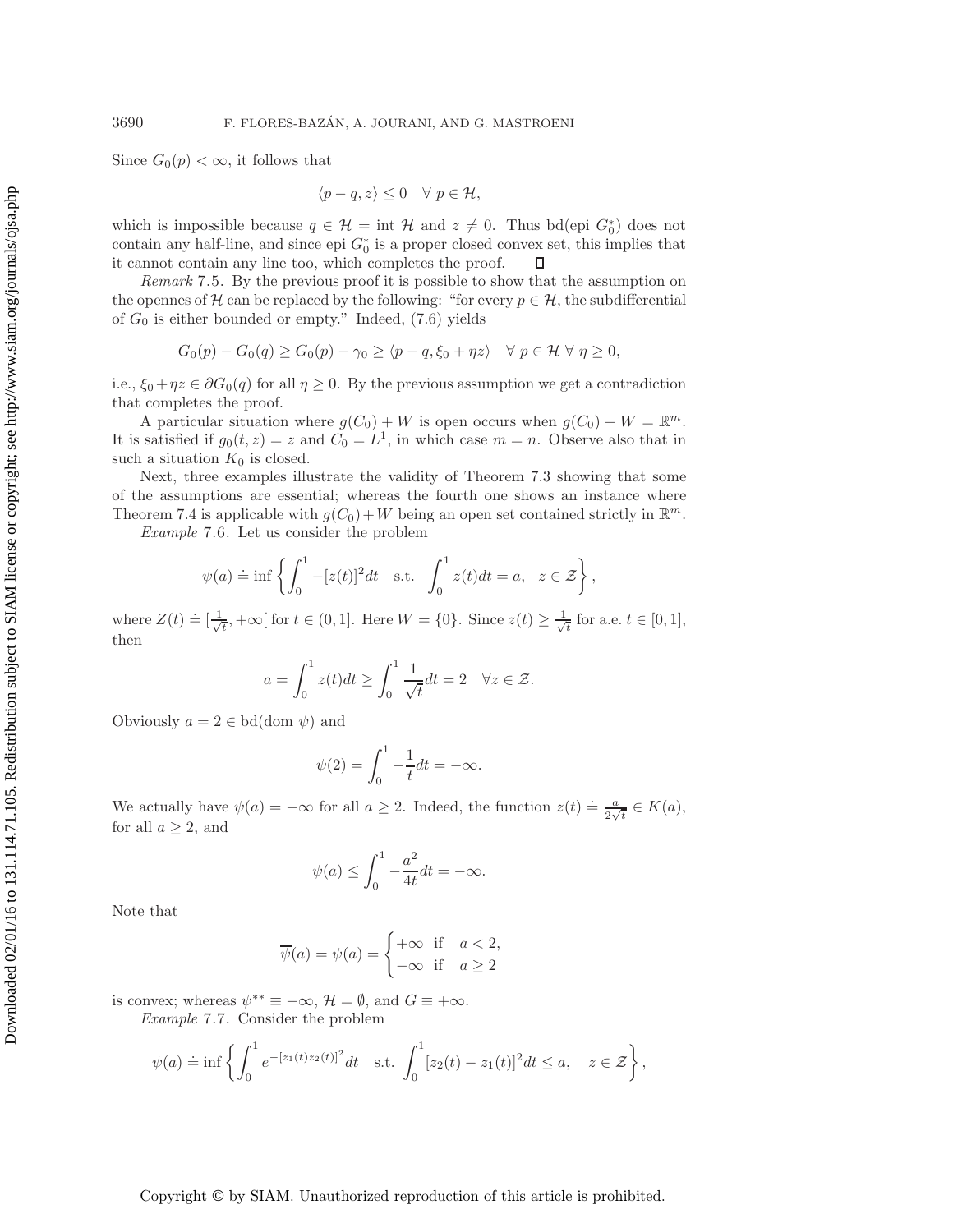where  $Z(t) \doteq (\mathbb{R}_+ \times \mathbb{R}_+)$  for  $t \in [0,1]$ . Here  $W = \mathbb{R}_+$ . Obviously  $K(a) = \emptyset$  for  $a < 0$ . Setting  $\bar{z}_1(t)=\bar{z}_2(t)=c$  for all  $t \in [0,1]$ , then for every  $a \geq 0$ , and for every  $c \geq 0$ ,  $\overline{z} \in K(a)$ . Obviously  $a = 0 \in \text{bd}(\text{dom }\psi)$  and

$$
0 \le \psi(a) \le \int_0^1 e^{-c^4} dt = e^{-c^4} \quad \forall \ c \ge 0,
$$

which implies

$$
\psi(a) = 0 \quad \forall \ a \ge 0.
$$

Note that the infimum is never attained and

$$
\psi(a) = \begin{cases} +\infty & \text{if } a < 0, \\ 0 & \text{if } a \ge 0 \end{cases}
$$

is convex with  $\psi = \overline{\psi}$ . Here  $\mathcal{H} = \{ -\infty, 0 \}$ ,

$$
G(p) = G_0(p) = \begin{cases} +\infty & \text{if } p > 0, \\ 0 & \text{if } p \le 0. \end{cases}
$$

Thus  $\psi = G_0^*$  as expected by Theorem [7.1.](#page-14-1) Moreover the assumptions of Theorems [2.1](#page-2-1) (with  $K_0$  instead of K) or [7.3](#page-16-1) are not fulfilled since an extremal half-line belongs to  $I(K_0) =$ epi  $\overline{\psi}$ .

*Example* 7.8. Consider the problem

$$
\inf\left\{\int_0^1 e^{-[z(t)]}dt \quad \text{s.t.} \quad \int_0^1 \frac{z(t)}{1+z(t)}dt \le a, \quad z \in \mathcal{Z}\right\},\
$$

where  $Z(t) \doteq [0, +\infty[$  for  $t \in [0, 1]$ . Here  $W = \mathbb{R}_+$ . Obviously  $K(a) = \emptyset$  for  $a < 0$ .

Let  $a \geq 1$ . Setting  $\bar{z}(t) = c \geq 0 \ \forall \ t \in [0,1]$ , then for every  $a \geq 1$ , and for every  $c \geq 0, \, \bar{z} \in K(a).$ 

Then,

$$
0 \le \psi(a) \le \int_0^1 e^{-c} dt = e^{-c} \quad \forall \ c \ge 0,
$$

which implies  $\psi(a) = 0$  for all  $a \geq 1$ . Note that the infimum is never attained for  $a \geq 1$ .

Let  $0 \le a < 1$ . In such a case we have  $\psi(a) > 0$ . Indeed  $\psi(a) = 0$  if and only if there exists a sequence  $z^k \in K(a)$  such that

$$
\lim_{k \to +\infty} z^k(t) = +\infty \quad \text{for a.e. } t \in [0,1],
$$

but this would imply

$$
\lim_{k\to +\infty}\int_0^1\frac{z^k(t)}{1+z^k(t)}dt=1
$$

which contradicts that  $z^k \in K(a)$  with  $a < 1$ , for k sufficiently large. Therefore,

$$
\psi(a) = \begin{cases}\n+ \infty & \text{if } a < 0, \\
\psi(a) > 0 & \text{if } 0 \le a < 1, \\
0 & \text{if } a \ge 1.\n\end{cases}
$$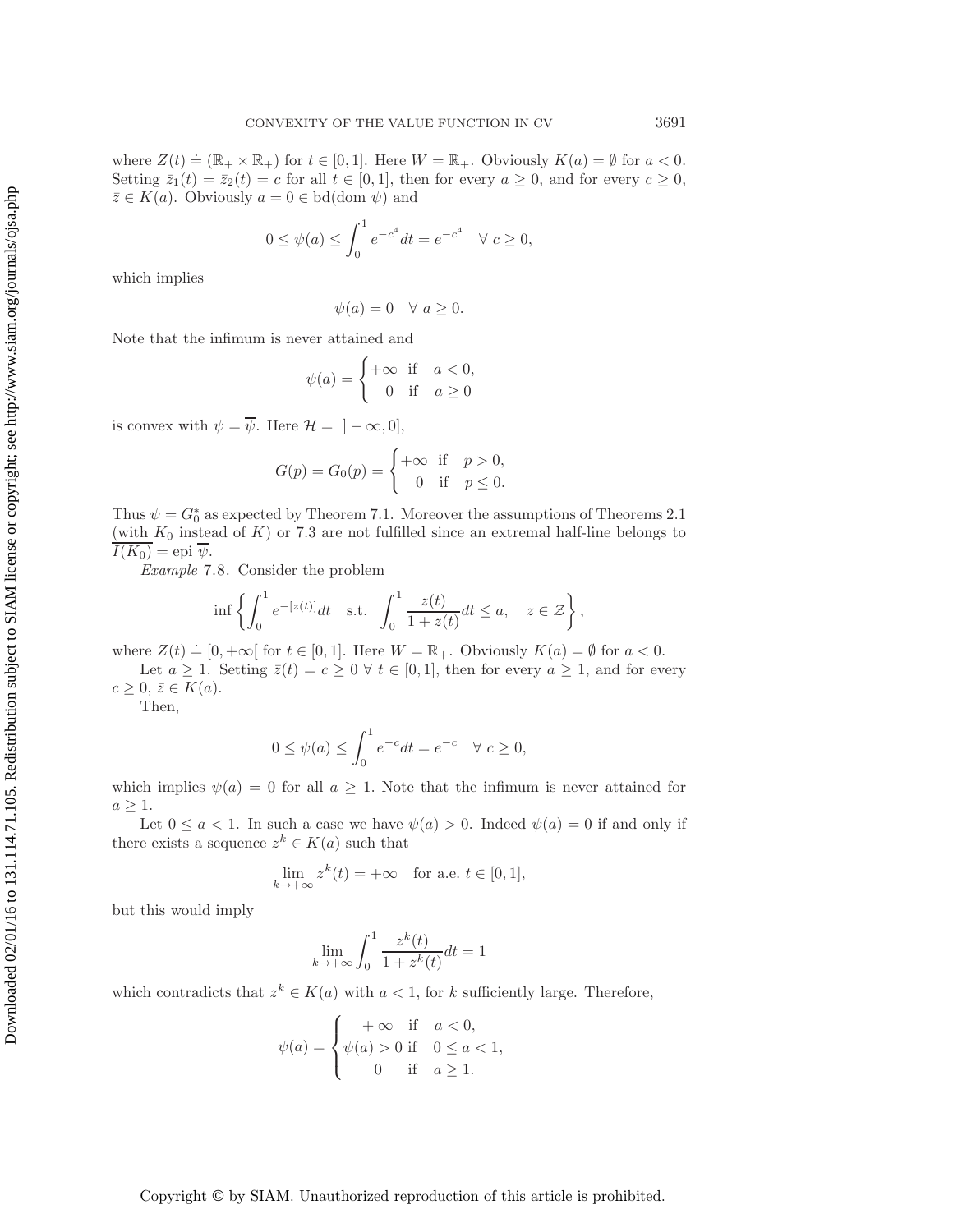Since ri(dom  $\psi$ ) = [0, +∞[, then  $\psi(a) = \psi(a)$  for every  $a \in [0, +\infty[$ . Observe that  $(\psi(a), a) = (\psi(1), 1)$  is an extreme point of epi  $\psi$  with  $a = 1$  belonging to ri(dom  $\psi$ ) and such that the infimum value of  $(P(1))$  is not attained.

We note that the assumptions of Theorem [2.1,](#page-2-1) or Theorem [7.3,](#page-16-1) are not fulfilled since an extremal half-line belongs to  $I(K_0) =$ epi  $\psi$ .

The next instance exhibits a situation where dom  $\psi$  is open without being the whole space  $\mathbb{R}^m$ .

*Example* 7.9. Consider the problem

$$
\inf \left\{ \int_0^1 f_0(t,z)dt \quad \text{s.t.} \quad \int_0^1 g_0(t,z)dt = a, \quad z \in \mathcal{Z} \right\},\
$$

where

$$
f_0(t, z) = f_0(z) = \begin{cases} +\infty & \text{if } z \le 0 \text{ or } z \ge 1, \\ \frac{1}{z(1-z)} & \text{if } 0 < z < 1, \end{cases} \qquad g_0(t, z) = g_0(z) = z.
$$

 $Z(t) \doteq [0, 1]$  for a.e.  $t \in [0, 1]$ . Here  $W = \{0\}.$ 

Clearly  $\psi(0) = \psi(1) = +\infty$ , and since  $K(a) = \emptyset$  for  $a < 0$  and  $a > 1$ , we get  $\psi(a)=+\infty$  for  $a<0$  and  $a>1$ ; whereas  $\psi(a)<+\infty$  for  $0< a< 1$ , since  $K(a)$  is nonempty, and  $z(t) = a$  for a.e.  $t \in [0, 1]$  is a feasible solution.

Hence, dom  $\psi = g(C_0) + W = [0, 1]$  is an open set.

Consider the Hamiltonian

$$
H(t,p) \doteq \sup_{\xi \in Z(t)} \left\{ \langle p, g_0(t,\xi) \rangle - f_0(t,\xi) \right\} = \sup_{0 < \xi < 1} \left\{ p\xi - \frac{1}{\xi(1-\xi)} \right\}.
$$

Note that the supremum is finite for every  $p \in \mathbb{R}$ , since

$$
\lim_{\xi \to 0^+} \left\{ p\xi - \frac{1}{\xi(1-\xi)} \right\} = \lim_{\xi \to 1^-} \left\{ p\xi - \frac{1}{\xi(1-\xi)} \right\} = -\infty
$$

and the argument of the supremum is a continuous function on [0, 1]. Then,  $\mathcal{H} = \mathbb{R}$ and, since  $g(t, z) = z$ , it follows that the set  $K_0$  is closed.

Therefore the assumptions of Theorem [7.4](#page-16-2) are fulfilled and the problem admits an optimal solution for every  $a \in [0,1]$ .

*Remark* 7.10. We notice that the set  $I(K_0)$  is closed in the simplest case when K<sub>0</sub> is an affine set, i.e.,  $\forall x, y \in K_0$ ,  $\forall \alpha \in \mathbb{R}$ ,  $\alpha x + (1 - \alpha)y \in K_0$ . Then, recalling that  $I: K_0 \to \mathbb{R}^{n+1}$  is linear,  $I(K)$  is an affine set in  $\mathbb{R}^{m+1}$  and therefore it is closed. Clearly  $K_0$  is affine if  $f_0(t, \cdot)$  and  $g_0(t, \cdot)$  are linear, for a.e.  $t \in [0, 1]$  and  $C_0$  is an affine set in  $L^1([0,1], \mathbb{R}^n)$ .

Theorems [7.1](#page-14-1) and [7.3](#page-16-1) extend Theorem 3.2 and Corollary 3.1 of [\[6\]](#page-20-3), respectively. A related existence result may be found in [\[1\]](#page-19-0).

**Acknowledgment.** The authors want to express their gratitude to both referees for their helpful remarks, which have improved the paper.

## **REFERENCES**

- <span id="page-19-1"></span><span id="page-19-0"></span>[1] Z. Artstein, On a variational problem, J. Math. Anal. Appl., 45 (1974), pp. 404–415.
- [2] J. M. Borwein and A. S. Lewis, Partially finite convex programming, part I: Quasi relative interiors and duality theory, Math. Program. A, 57 (1992), pp. 15–48.